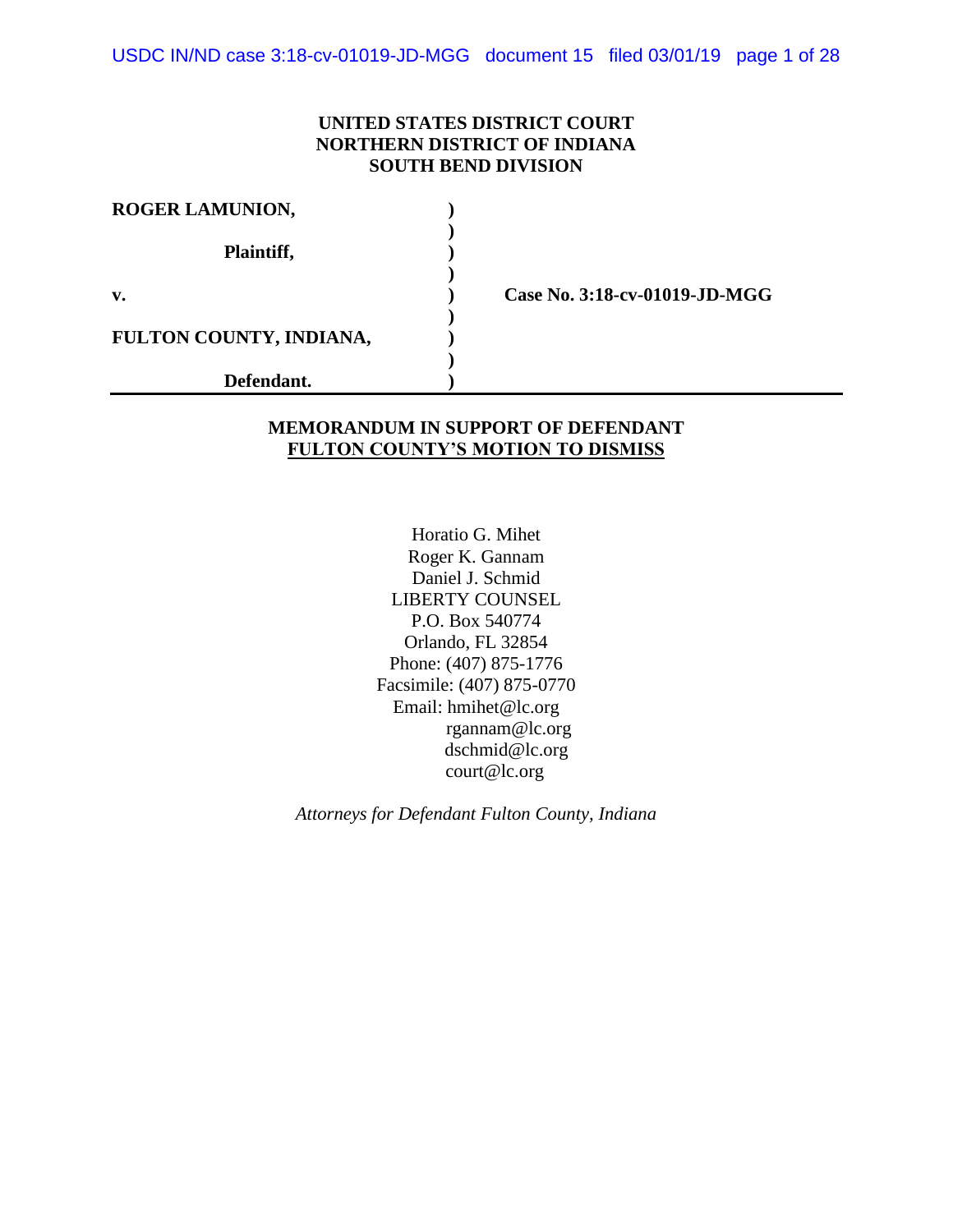# **TABLE OF CONTENTS**

| I.  | PLAINTIFF CANNOT STATE A CLAIM UNDER THE ESTABLISHMENT<br>CLAUSE BECAUSE THE COUNTY'S DISPLAY IS CONSTITUTIONAL AS A<br>MATTER OF LAW UNDER THE SUPREME COURT'S AND SEVENTH |    |                                                                                                                                         |  |  |  |
|-----|-----------------------------------------------------------------------------------------------------------------------------------------------------------------------------|----|-----------------------------------------------------------------------------------------------------------------------------------------|--|--|--|
|     | A.                                                                                                                                                                          |    | This Court Must Review The Context Of The County's Display As A Whole6                                                                  |  |  |  |
|     | <b>B.</b>                                                                                                                                                                   |    | When The County's Display Is Viewed As A Whole, Plaintiff's Complaint<br>Plainly Fails To State A Claim Under The Establishment Clause7 |  |  |  |
|     |                                                                                                                                                                             | 1. | Displays Containing Religious And Non-Religious Components                                                                              |  |  |  |
|     |                                                                                                                                                                             | 2. | Displays Containing Only Religious Components Have Been Held<br>To Violate The Establishment Clause In Some Contexts10                  |  |  |  |
|     |                                                                                                                                                                             | 3. | The Constitutionality Of The Challenged Display Is A Matter Of<br>Law Properly Resolvable By This Court On A Motion To Dismiss11        |  |  |  |
|     |                                                                                                                                                                             | 4. | The County's Display, Viewed In Its Entire Context, Contains Both<br>Religious And Non-Religious Components And Therefore Does          |  |  |  |
|     |                                                                                                                                                                             |    | The County's Display Is Virtually Identical To Those<br>a.                                                                              |  |  |  |
|     |                                                                                                                                                                             |    | The Context Of The Entire Display Eliminates<br>b.                                                                                      |  |  |  |
| II. | <b>PLAINTIFF</b>                                                                                                                                                            |    | <b>CANNOT</b><br>STATE A CLAIM<br><b>UNDDER</b><br>ANY<br><b>OTHER</b><br>FORMULATION OF THE SUPREME COURT'S ESTABLISHMENT CLAUSE       |  |  |  |
|     | A.                                                                                                                                                                          |    | The County Has A Secular Purpose In Erecting The Challenged Display16                                                                   |  |  |  |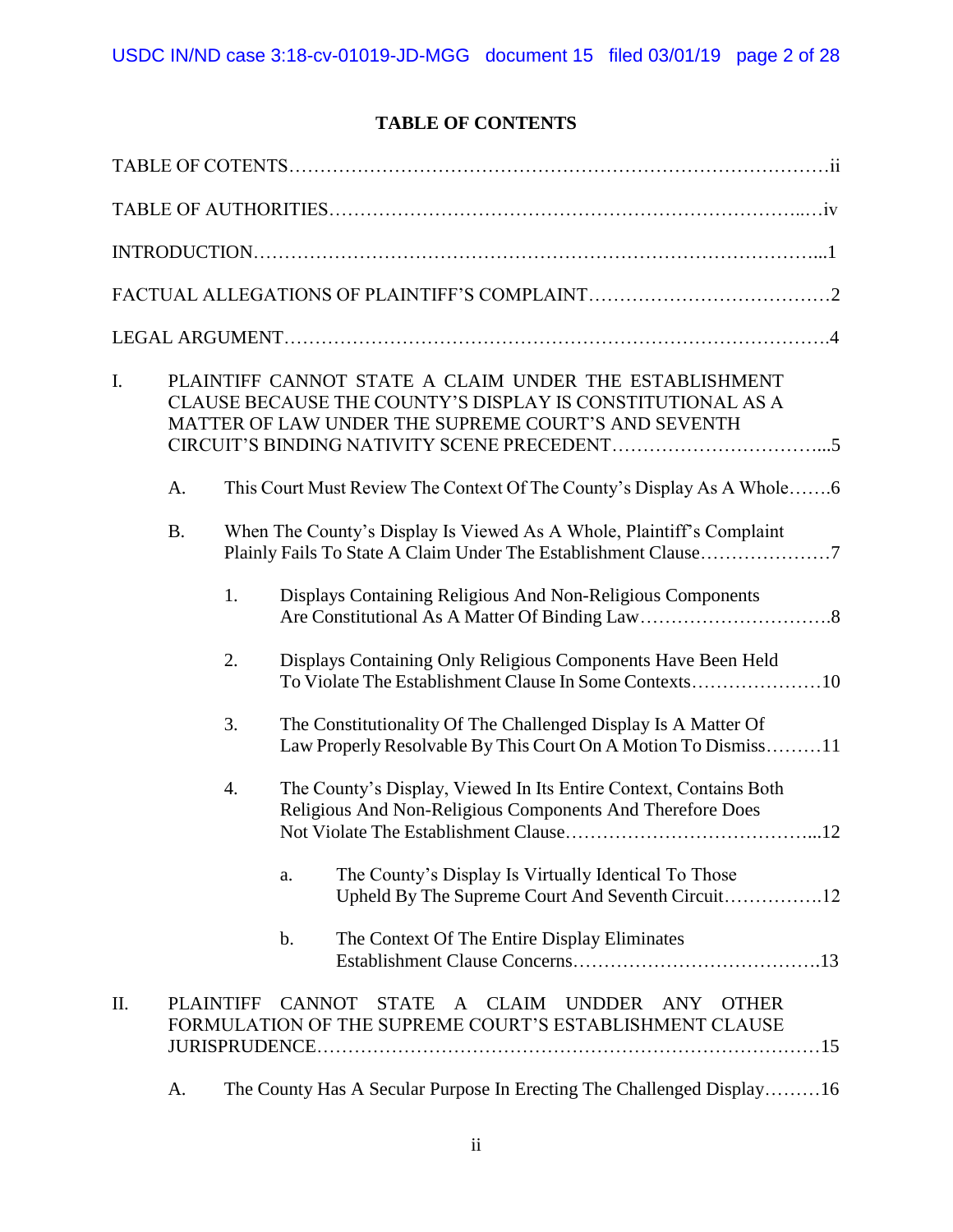| <b>B.</b> |    | The County's Challenged Display Does Not Have The Primary Effect Of                                                      |
|-----------|----|--------------------------------------------------------------------------------------------------------------------------|
| C.        |    | The County's Challenged Display Does Not Result In Excessive                                                             |
|           | 1. | Under The Agostini Articulation Of The Lemon Test, Entanglement<br>Alone Is Insufficient To Establish A Violation Of The |
|           | 2. | Plaintiff Does Not Allege, And Therefore Concedes, That The<br>County's Challenged Display Does Not Result In Excessive  |
|           | 3. | The County's Inclusion Of Religious And Non-Religious<br>Components In Its Display Does Not Constitute Excessive         |
|           |    | Political Divisiveness Alone Does Not Create Excessive<br>a.                                                             |
|           |    | $\mathbf b$ .<br>Political Divisiveness Is Irrelevant In The Context Of<br>.22                                           |
|           |    | .22                                                                                                                      |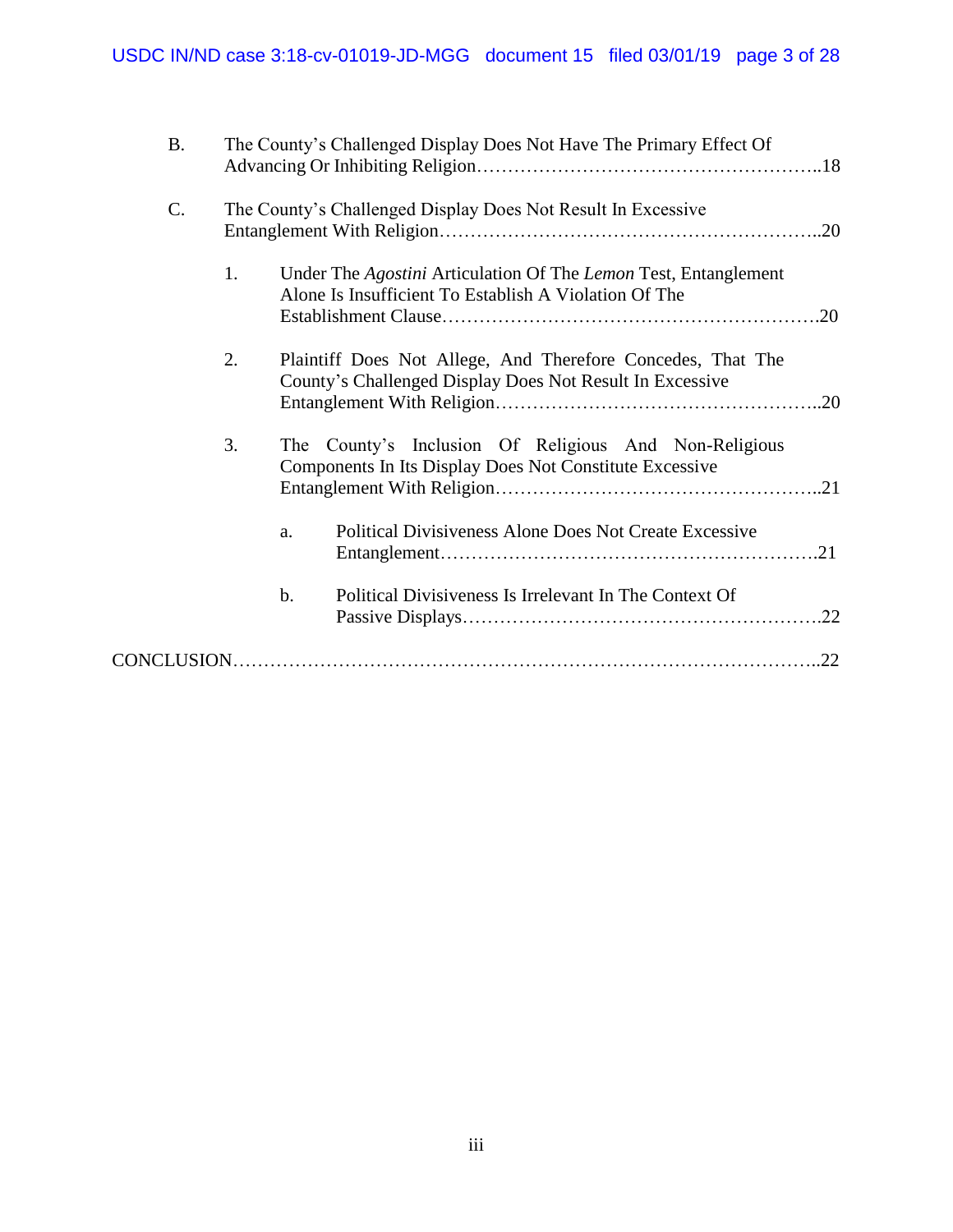# **TABLE OF AUTHORITIES**

# **CASES**

| ACLU of N.J. ex rel. Lander v. Schundler, 168 F.3d 92 (3d Cir. 1999) 20, 21                 |  |
|---------------------------------------------------------------------------------------------|--|
|                                                                                             |  |
|                                                                                             |  |
|                                                                                             |  |
|                                                                                             |  |
| Bd. of Educ. of City of Chicago v. Sanders, No. 90 C 3063,                                  |  |
|                                                                                             |  |
|                                                                                             |  |
|                                                                                             |  |
| Cnty. of Allegheny v. ACLU Greater Pitt. Chapter, 492 U.S. 573 (1989) passim                |  |
|                                                                                             |  |
|                                                                                             |  |
|                                                                                             |  |
|                                                                                             |  |
| Freedom from Religion Found., Inc. v. Concord Cmty. Schs., 885 F.3d 1038 (7th Cir. 2018) 17 |  |
|                                                                                             |  |
|                                                                                             |  |
|                                                                                             |  |
| Lamb's Chapel v. Ctr. Moriches Union Free Sch. Dist., 508 U.S. 384 (1993) 15                |  |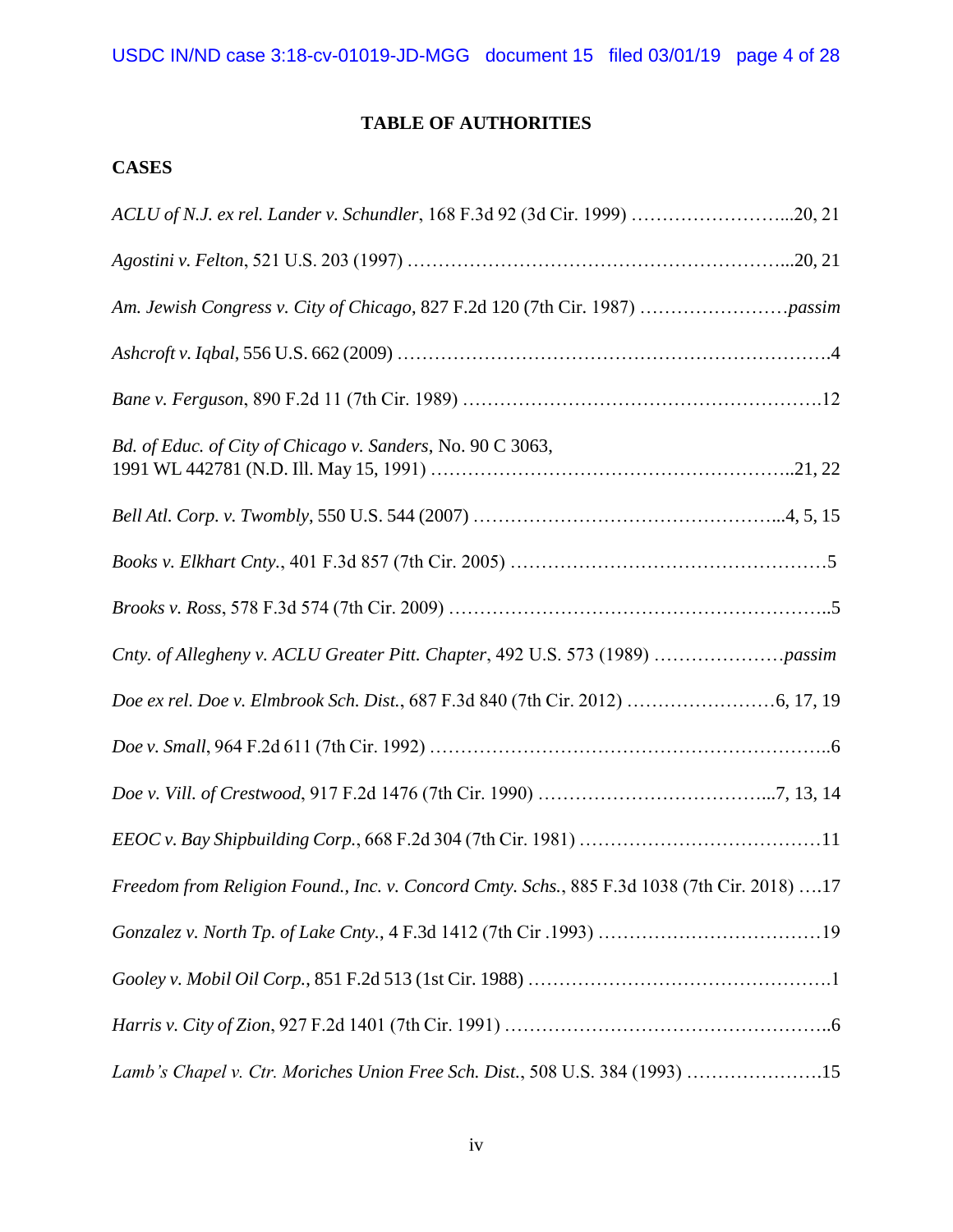| Southside Fair Housing Comm. v. City of New York, 928 F.2d 1336 (2d Cir. 1991) 22 |  |
|-----------------------------------------------------------------------------------|--|
|                                                                                   |  |
| Utah Hwy. Patrol Ass'n v. Am. Atheists, Inc., 565 U.S. 994 (2011) 15              |  |
|                                                                                   |  |
| <b>STATUTES</b>                                                                   |  |
|                                                                                   |  |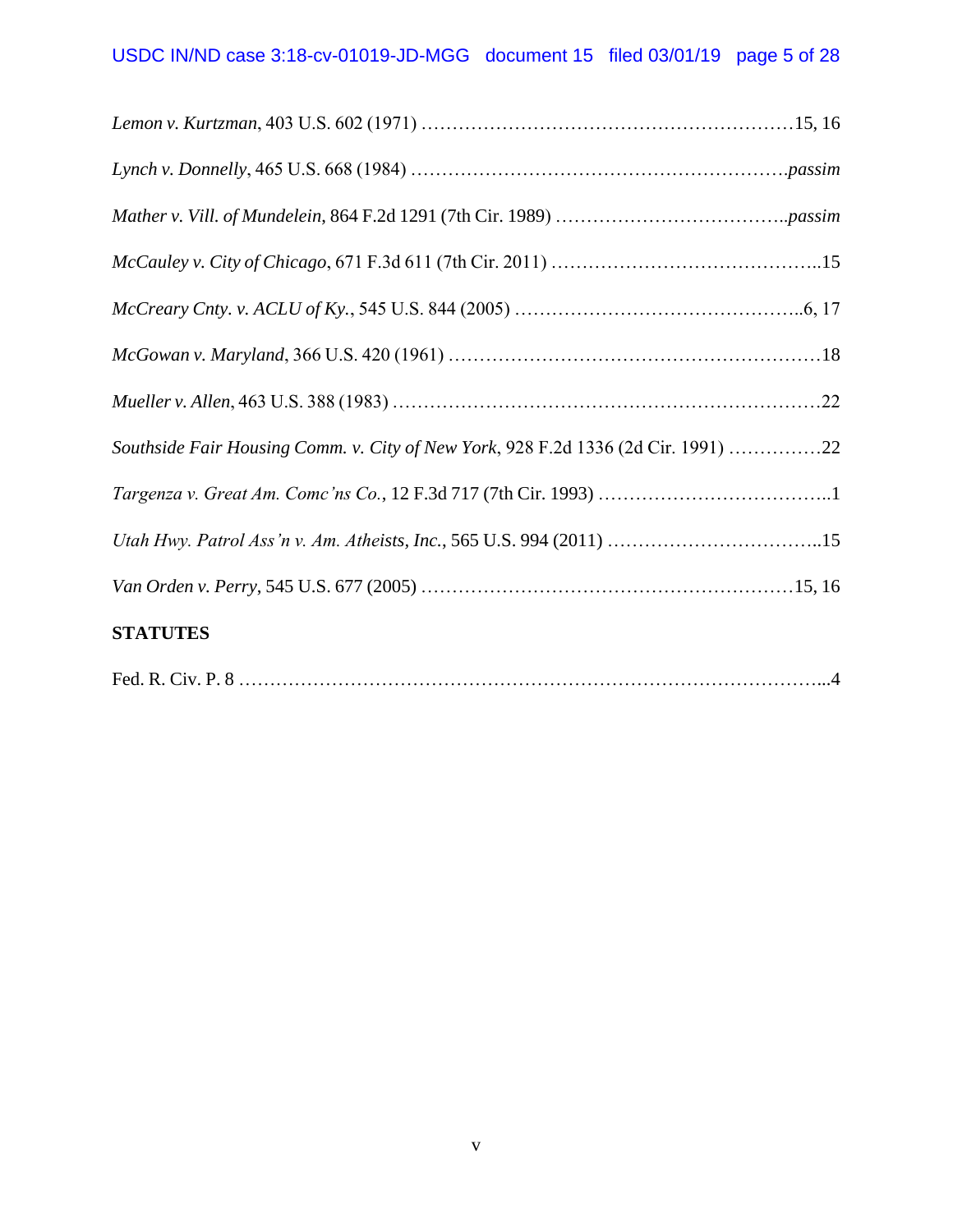#### **INTRODUCTION**

Against the decades-long avalanche of binding and unequivocal precedent from the Supreme Court and the Seventh Circuit upholding the practice of governments recognizing the broad array of their citizenry's celebration of Christmas by including religious and non-religious symbols on government property during the winter holiday, Plaintiff attempts to resurrect a longburied notion that this practice violates the Establishment Clause. Indeed, Plaintiff's Complaint is a tribute to the minimal requirements of notice pleading, but while the "threshold may be low . . . [t]he court need not conjure up unpled allegations or contrive elaborately arcane scripts in order to carry the blushing bride through the portal." *Gooley v. Mobil Oil Corp.*, 851 F.2d 513, 514 (1st Cir. 1988). In this matter, Plaintiff expressly alleges facts that affirmatively show his "claims are without merit." *Targenza v. Great Am. Comc'ns Co.*, 12 F.3d 717, 718 (7th Cir. 1993). Indeed, Plaintiff's Complaint shows that the County has placed a display on the County Courthouse that includes **one** religious symbol (a Nativity scene) and **five** secular symbols (Santa House, Santa Claus, reindeer with lights, a snowman, and a candlestick). Those allegations demonstrate that the County's challenged Christmas display passes constitutional muster under any formulation of the Establishment Clause tests articulated by the federal courts. Thus, this Court "need neither reinvent the wheel nor tarry long over [Plaintiff's] claims to the contrary." *Gooley*, 851 F.3d at 514. The tarrying has been done by countless courts, including the Supreme Court and Seventh Circuit, universally settling on the proposition that government displays including both religious and non-religious components that recognize the secular and religious aspects of a federally-recognized holiday withstand the assault of those opposed to any reference to religion in the public sphere. Plaintiff's Complaint fails to state a claim upon which relief may be granted and therefore must be dismissed with prejudice.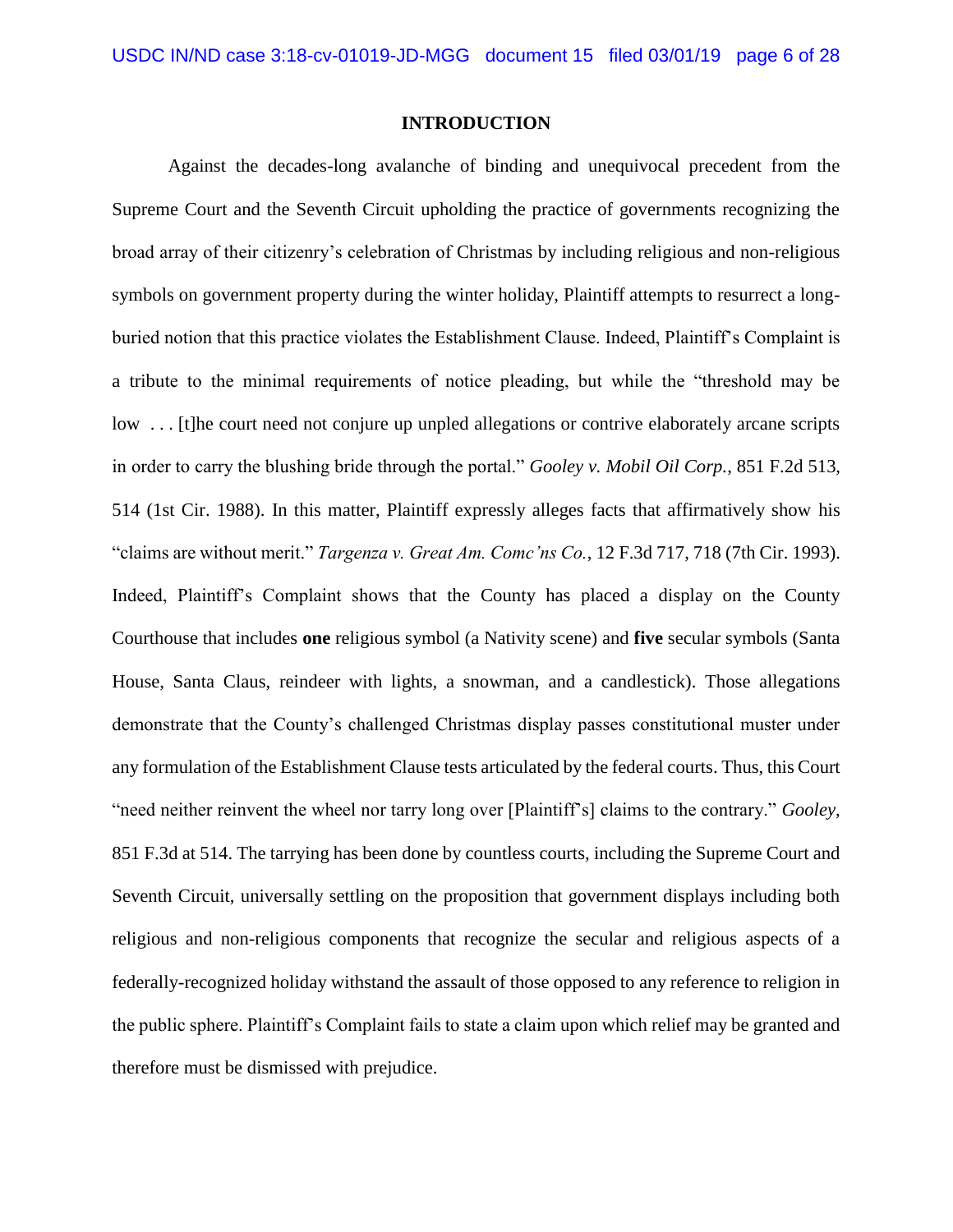#### **FACTUAL ALLEGATIONS OF PLAINTIFF'S COMPLAINT**

Plaintiff, a non-resident of Fulton County, alleges that the Fulton County Courthouse (the "Courthouse") is located in Rochester, Indiana, which he alleges is the County seat of government. (Dkt. 1, Complaint, "Compl." ¶¶ 1, 8, 17). Plaintiff alleges that the Courthouse contains government offices, and that it is surrounded by a sizeable lawn that occupies an entire square block in Rochester's central downtown business district. (*Id.* ¶9). He alleges that the Courthouse lawn is bordered by Main Street and Ninth Street, which he claims are the primary thoroughfares in Rochester. (*Id.*).

Plaintiff alleges that, for at least the past eight (8) years and "likely for many more," the County has displayed various symbols on the lawn of the County Courthouse during the month of December. (*Id.*  $\P$ [1, 11). The Complaint alleges that part of the display includes a "nativity scene," which includes bales of hay and figurines of Mary, Joseph, baby Jesus, three wise men, various animals, and an angel. (*Id.* ¶11). In addition to what Plaintiff refers to as the Nativity scene, **the Complaint alleges that the County also places figures of Santa Claus, a Santa house, a snowman figurine, reindeer figurines with lights, and a candle figurine on the same Courthouse lawn**, in proximity to the other elements on display. (*Id.* ¶¶14-15). Indeed, Plaintiff alleges that the figurines of Santa Claus, snowman, reindeer with lights, and the candle are located "**a short distance**, perhaps ten or twenty yards" from the Nativity scene on the Courthouse lawn (*Id.* ¶15 (emphasis added)). While Plaintiff alleges that the Santa House is "physically removed" from the other aspects of the display, his exhibits demonstrate that all aspects of the County's display are visible together. (*Id.* ¶14 and Dkt. 1-2, Compl. Ex. 2).

Plaintiff attaches to his Complaint photos of the entire display the County places outside the County Courthouse during December. The pertinent photo of the Nativity scene and other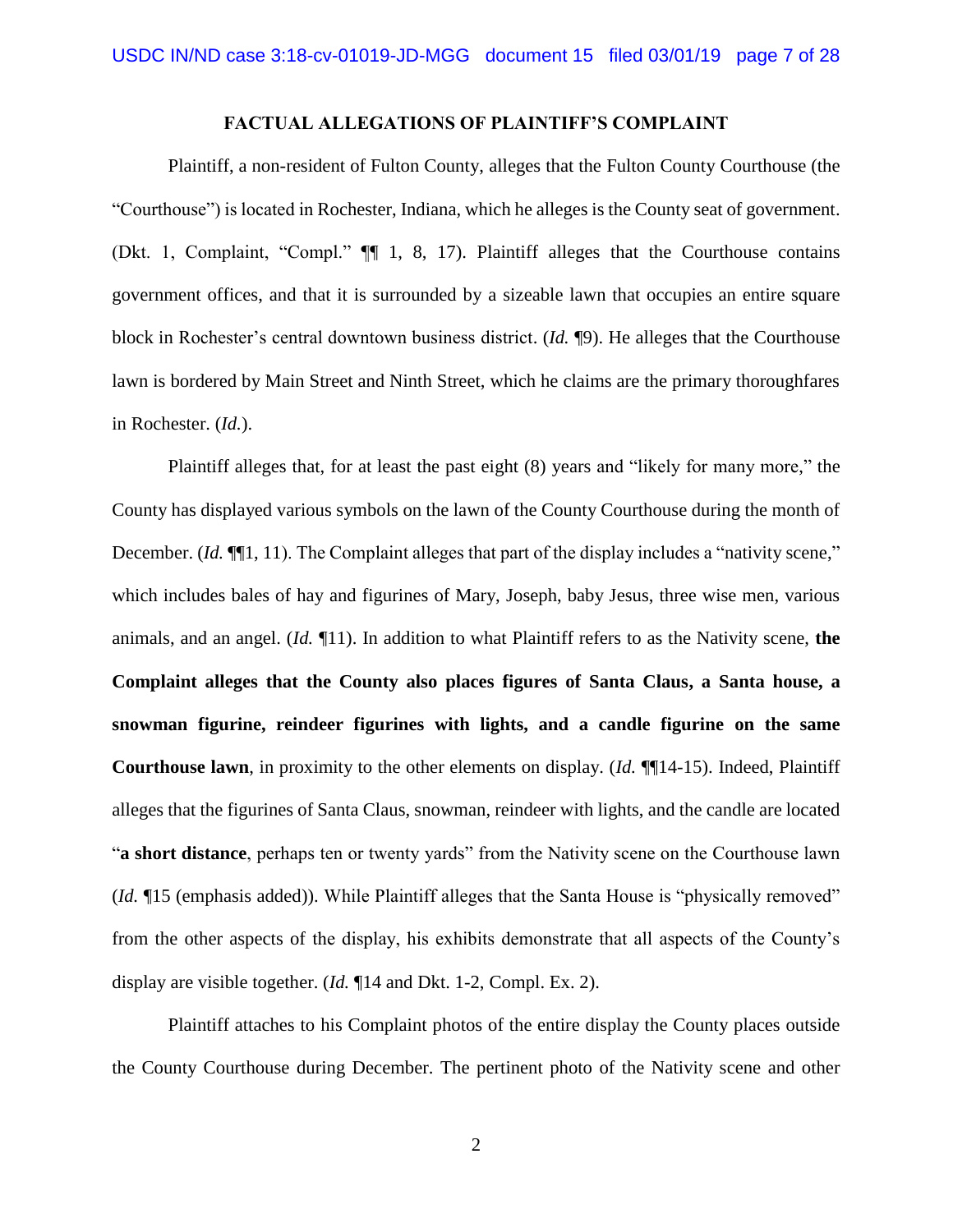figurines is reproduced here to show the display in its context, and as alleged in Plaintiff's Complaint:



(*Id.* ¶15 and dkt. 1-3, Compl. Ex. 3).

As readily observable in Plaintiff's photo of the display, **the figures of Santa Claus, the reindeer, snowman, and candlestick are identical in type and size to the other elements in the**  display. (*Id*.) As also readily observable, the Santa Claus, snowman, reindeer, and candlestick are all displayed on the same lawn as the Nativity scene and are all readily visible together. (*Id*.).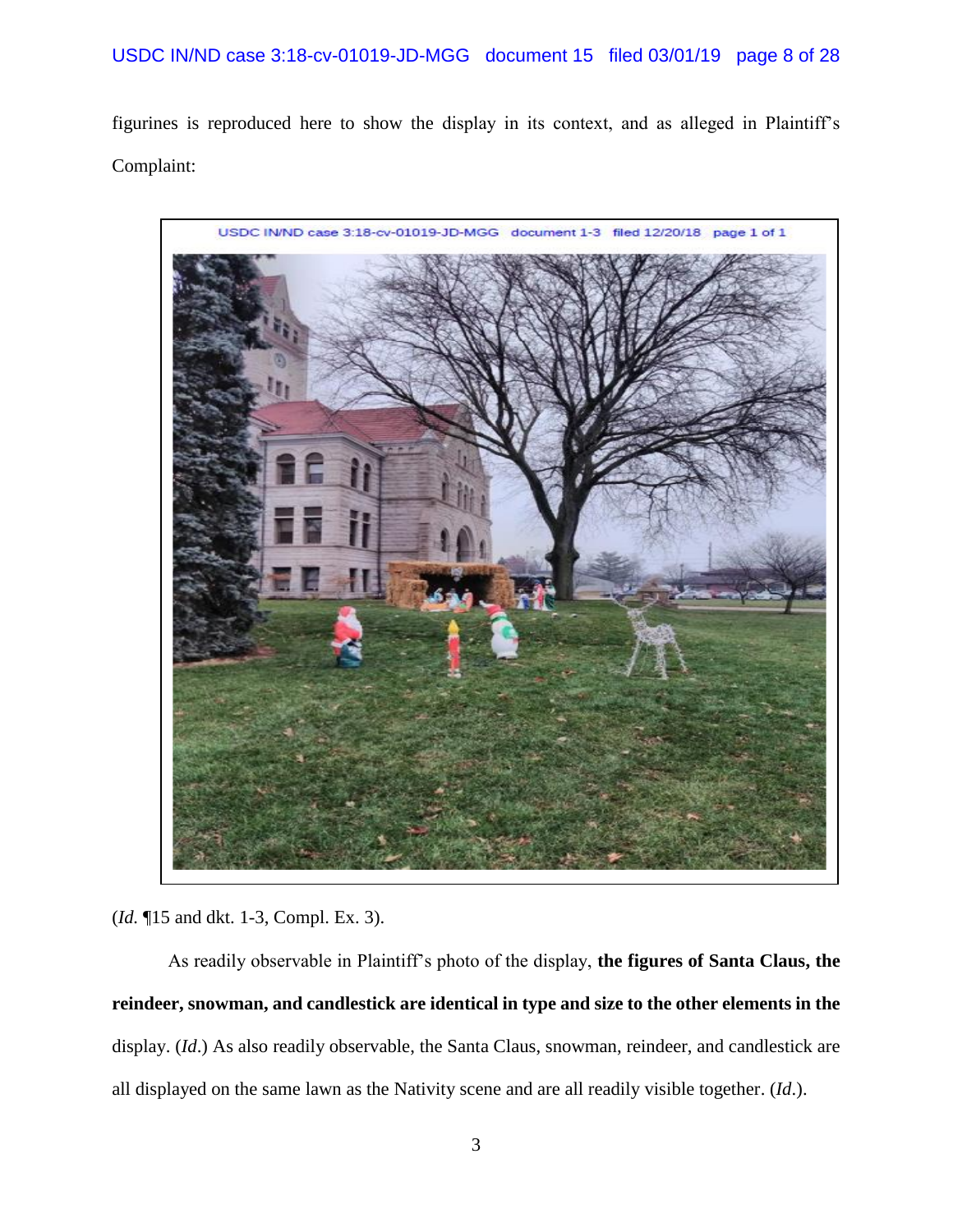Plaintiff alleges that the County's display – which includes both religious and non-religious symbols – lacks a secular purpose, has the principle effect of advancing religion, and that it constitutes the County's endorsement of the Christian faith. (*Id.* ¶¶13, 16). He claims that the County's display is a violation of the Establishment Clause to the First Amendment. (*Id.* ¶22).

#### **LEGAL ARGUMENT**

"A pleading that states a claim for relief must contain . . . a short and plain statement of the claim showing that the pleader is entitled to relief." Fed. R. Civ. P.  $8(a)(2)$ . "Rule  $8 \dots$  does not unlock the doors of discovery for a plaintiff armed with nothing more than conclusions." *Ashcroft v. Iqbal*, 556 U.S. 662, 678-79 (2009). "[T]he pleading standard Rule 8 announces does not require detailed factual allegations, but it demands more than an unadorned, the-defendant-unlawfullyharmed-me accusations." *Id.* at 678. Indeed, Rule 8 "requires more than mere labels and conclusions, and **a formulaic recitation of the elements of a cause of action will not do**." *Bell Atl. Corp. v. Twombly*, 550 U.S. 544, 555 (2007) (emphasis added). *See also Ashcroft*, 556 U.S. at 678 ("Threadbare recitals of the elements of a cause of action, supported by mere conclusory statements, do not suffice.").

"To survive a motion to dismiss, a complaint must contain sufficient factual matter, accepted as true, to 'state a claim to relief that is plausible on its face.'" *Id.* (quoting *Twombly*, 550 U.S. at 570). To establish that their claim has plausibility, plaintiffs are required to plead "factual content that allows the court to draw the reasonable inference that the defendant is liable for the misconduct alleged." *Id.* Rule 8 demands "more than a sheer possibility that a defendant acted unlawfully." *Id.* "[W]here the well-pleaded facts do not permit the court to infer more than the mere possibility of misconduct, the complaint has alleged—but it has not shown—that the pleader is entitled to relief." *Id.* at 679 (internal quotations omitted). "Nor does a complaint suffice if it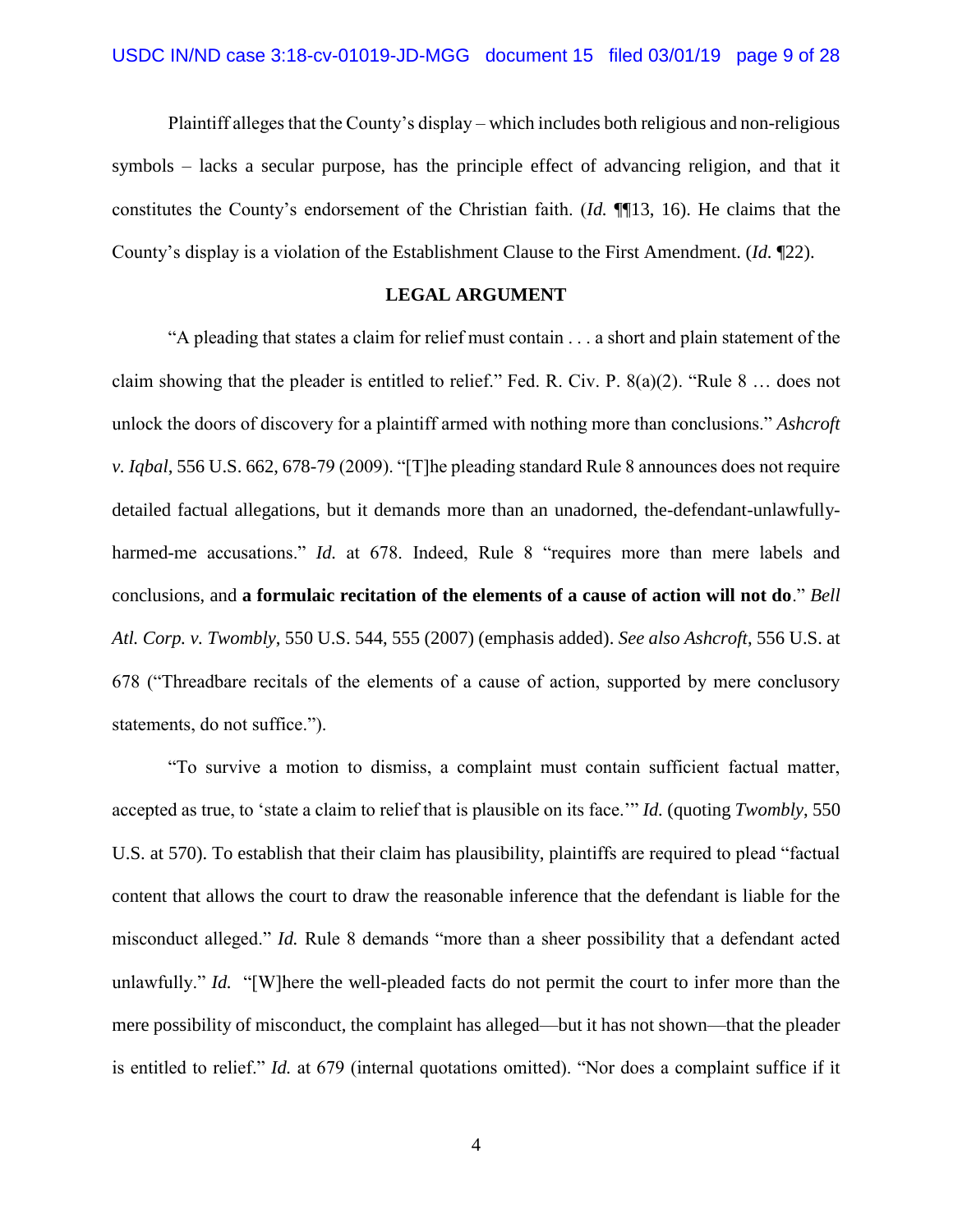tenders 'naked assertions' devoid of 'further factual enhancement.'" *Id.* (quoting *Twombly*, 550 U.S. at 557) (emphasis added). Indeed, the Seventh Circuit has "admonish[ed] those plaintiffs who merely parrot the statutory language of the claims they are pleading . . . rather than providing some specific facts to ground those legal claims." *Brooks v. Ross*, 578 F.3d 574, 581 (7th Cir. 2009).

After specifically pleading facts that render the challenged display constitutional as a matter of law, Plaintiff does nothing more than present threadbare, conclusory allegations of unconstitutionality, and thus fails to plead any plausible claim. His Complaint should be dismissed with prejudice.

## **I. PLAINTIFF CANNOT STATE A CLAIM UNDER THE ESTABLISHMENT CLAUSE BECAUSE THE COUNTY'S DISPLAY IS CONSTITUTIONAL AS A MATTER OF LAW UNDER THE SUPREME COURT'S AND SEVENTH CIRCUIT'S BINDING NATIVITY SCENE PRECEDENT.**

Plaintiff's Complaint fails to state a claim upon which relief can be granted because binding precedent from the Supreme Court and the Seventh Circuit dictates that displays containing both religious and secular aspects, including those that contain a Nativity scene around Christmas time, do not violate the Establishment Clause. As these cases dictate, a challenged display must be viewed in its entire context, including all aspects – both religious and non-religious. When taken in context, those displays containing only Nativity scenes have been held to violate the Constitution in some cases, while displays containing a Nativity scene coupled with other, nonreligious symbols of the Christmas holiday pass constitutional muster as a matter of law.

Plaintiff's allegations, on their face, fail to allege any violation of the Establishment Clause. Indeed, Plaintiff's own allegations admit that, while the County's display includes a Nativity scene, it also includes other, non-religious figures and symbols. The display thus passes the Supreme Court's and Seventh Circuit's Nativity scene/Establishment Clause display cases, and Plaintiff's Complaint should therefore be dismissed with prejudice.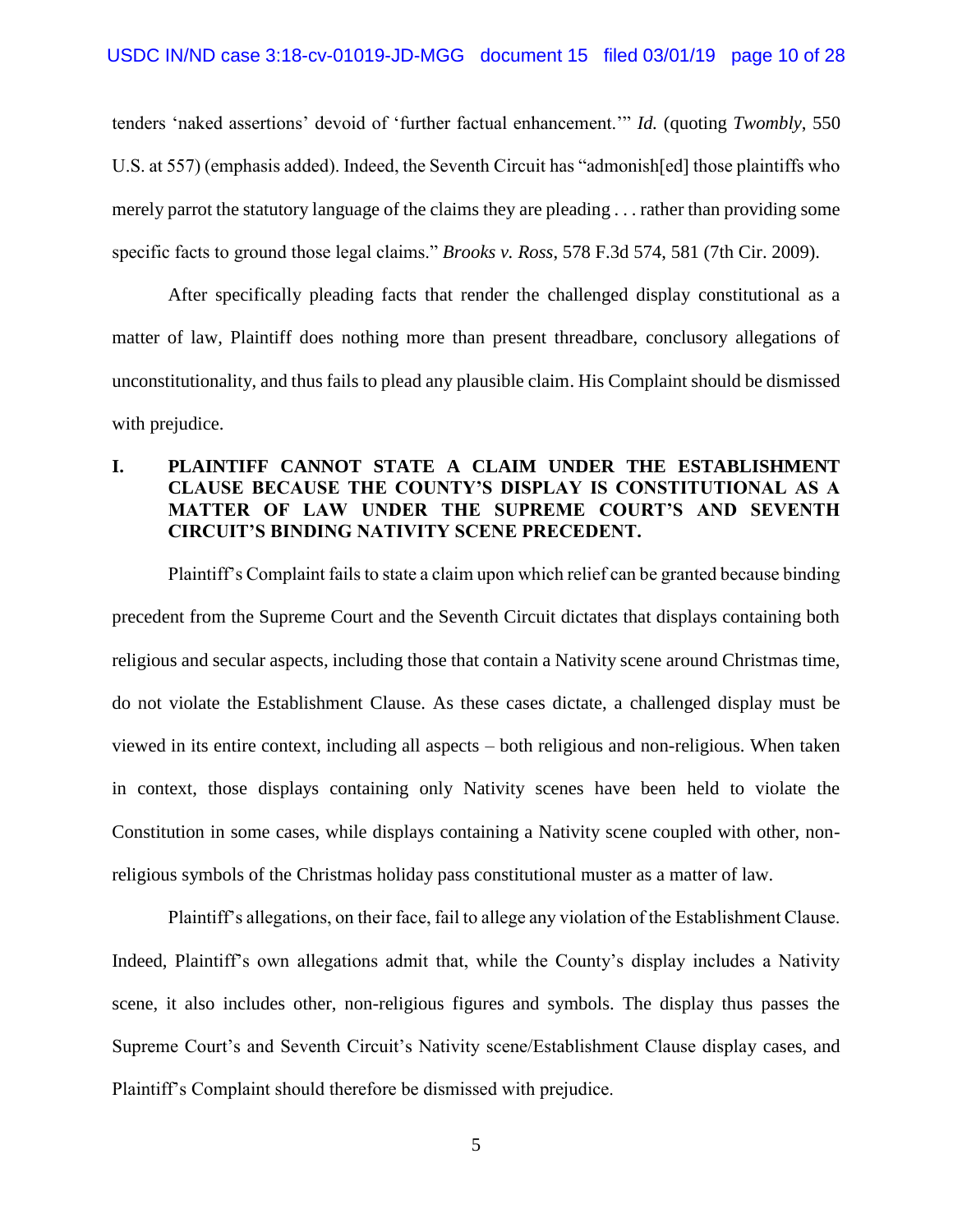#### **A. This Court Must Review The Context Of The County's Display As A Whole.**

When analyzing the County's challenged display, this Court must consider the overall context of the display – **as a whole**, rather than the isolated view Plaintiff attempts to take in his Complaint. Indeed, there is no question that a display must be reviewed "**in the context of th[e] government's holiday celebration as a whole**." *Cnty. of Allegheny v. ACLU Greater Pitt. Chapter*, 492 U.S. 573, 595 (1989) (emphasis added); *id.* ("That inquiry, of necessity, turns upon the context in which the contested object appears."); *Lynch v. Donnelly*, 465 U.S. 668, 679 (1984) ("the focus of our inquiry must be on the crèche in the context of the Christmas season."); *id.* at 680 (the inquiry depends upon "the proper context of the Christian Holiday season"). *See also Mather v. Vill. of Mundelein*, 864 F.2d 1291, 1293 (7th Cir. 1989) ("The point of *Lynch*, however, is that the **context**—the context of the ensemble, and more important the context of the secular holiday the government observes—**is the controlling consideration**." (emphasis added)).

While the above authorities deal exclusively with the proper inquiry in the Christmasdisplay setting, a host of binding precedent dealing with other displays containing religious components confirms that in all things, context is key. *See, e.g.*, *McCreary Cnty. v. ACLU of Ky.*, 545 U.S. 844, 868-69 (2005) (constitutionality of a display containing religious symbols focuses on the context in which it is displayed); *Doe ex rel. Doe v. Elmbrook Sch. Dist.*, 687 F.3d 840, 843 (7th Cir. 2012) ("When confronted with an Establishment Clause challenge, the Supreme Court requires us to examine the context in which government interacts with a religious organization."); *Books v. Elkhart Cnty.*, 401 F.3d 857, 863 (7th Cir. 2005) (holding that court must "examine the content, design, placement, and context of the [challenged] display"); *Doe v. Small*, 964 F.2d 611, 622 (7th Cir. 1992) (considering the context of a challenged display containing religious aspect to determine its constitutionality); *Harris v. City of Zion*, 927 F.2d 1401, 1412 n.11 (7th Cir. 1991)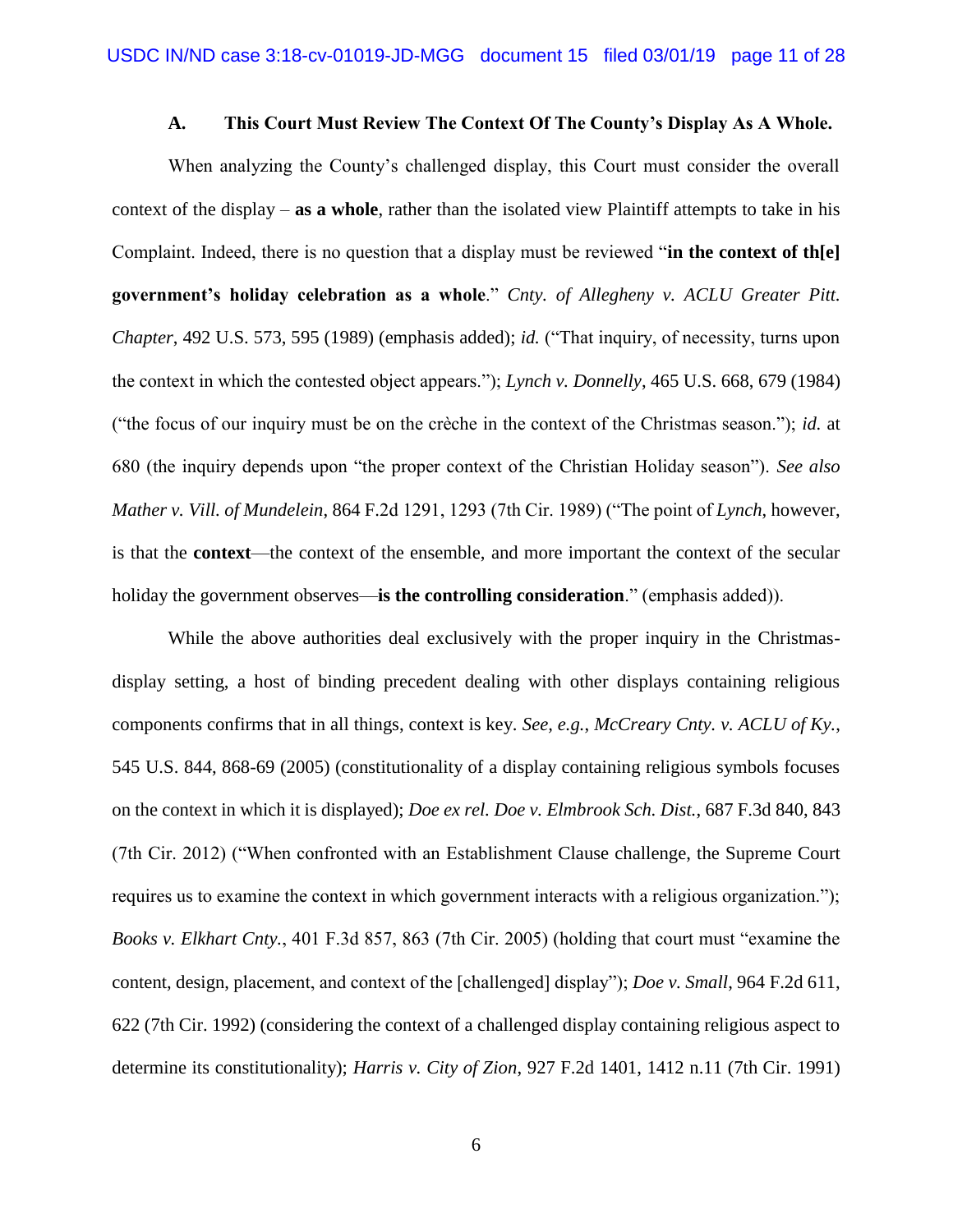("*County of Allegheny* makes clear that the constitutionality of a religious display will often depend upon its context."); *id.* at 1412 ("the context surrounding the challenged image is crucial"); *Doe v. Vill. of Crestwood*, 917 F.2d 1476, 1478 (7th Cir. 1990) (constitutionality of government's inclusion of religious component in display depends upon context).

In fact, the Supreme Court has unequivocally held that a court's failure to look at the entire context of a challenged display is plainly and clearly erroneous. *Lynch*, 465 U.S. at 680 ("The District Court plainly erred by focusing almost exclusively on the crèche."); *id.* at 681 (the district court's focus solely on the religious nature of one aspect of an otherwise inclusive display is "clearly erroneous").

Thus, this Court is required to examine the entire context of the display outside the County Courthouse, and is precluded as a matter of law from examining solely the religious components of the display, as Plaintiff entreats. The proper inquiry in this matter is the County's combined display of items recognizing religious aspects of Christmas (*e.g.*, Nativity scene) and items recognizing non-religious aspects of Christmas (*e.g.*, Santa House, Santa Claus, snowman, reindeer, and candlestick), together as a whole.

#### **B. When The County's Display Is Viewed As A Whole, Plaintiff's Complaint Plainly Fails To State A Claim Under The Establishment Clause.**

The Supreme Court and Seventh Circuit have established and followed a constitutional framework when it comes to religious-only displays versus religious-and-secular displays. Displays containing both religious and non-religious components have been held constitutional as a matter of law, while displays containing only religious aspects have been held to violate the Establishment Clause in some contexts. As Plaintiff's Complaint plainly alleges, the challenged display here contains both religious and non-religious components, and therefore does not violate the Establishment Clause.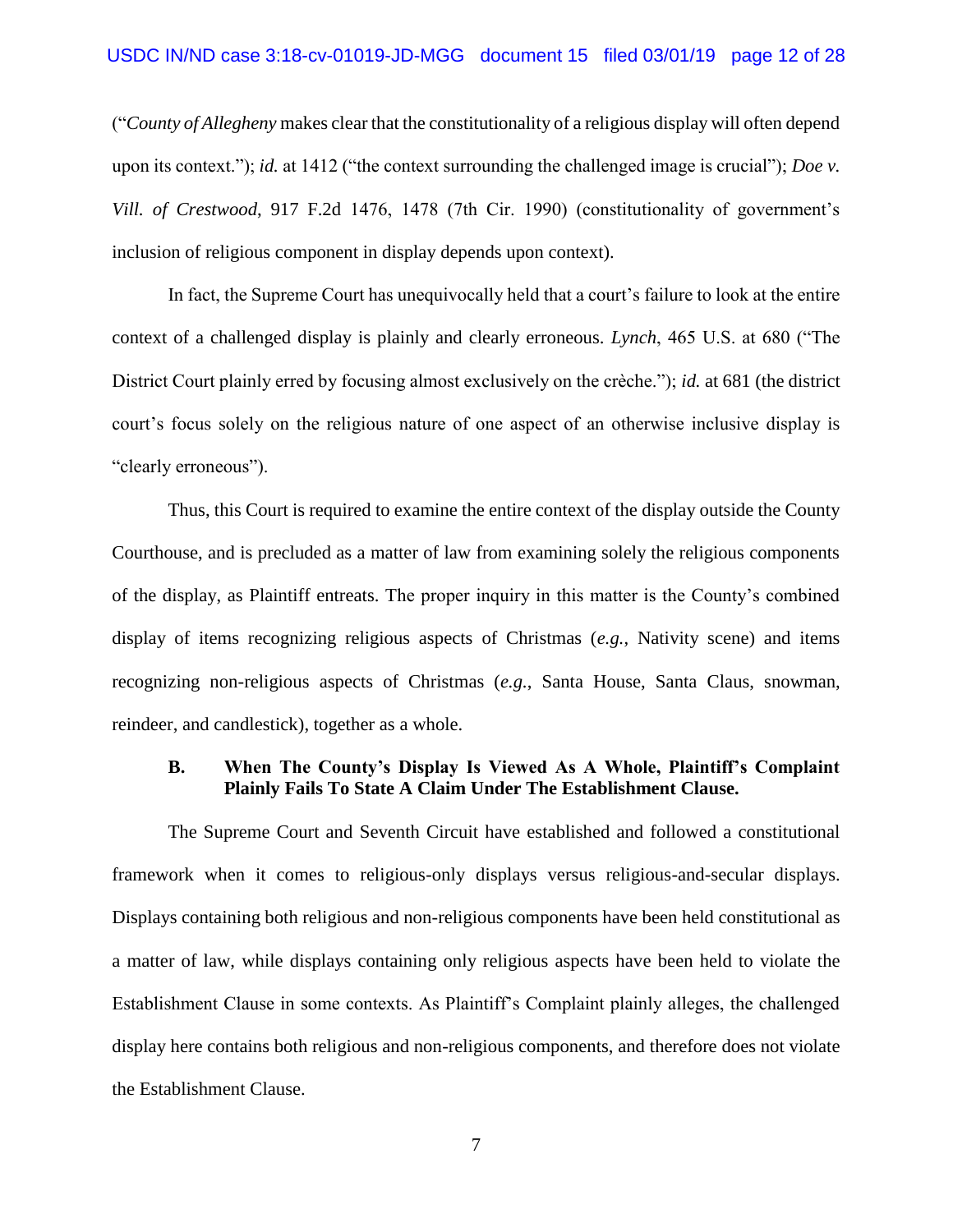## **1. Displays Containing Religious And Non-Religious Components Are Constitutional As A Matter Of Binding Law.**

In *Lynch*, the Supreme Court encountered the precise question Plaintiff's lawsuit raises here. Indeed, the Supreme Court's first sentence reads: "We granted certiorari to decide whether the Establishment Clause of the First Amendment prohibits a municipality from including a crèche, or Nativity scene, in its annual Christmas display." *Lynch*, 465 U.S. at 670. The High Court's answer: No. *Id.* at 685.

In *Lynch*, the challenged holiday display included both religious and non-religious aspects. *Lynch*, 465 U.S. at 671. There, as here, the challenged display included a Nativity scene, a Santa Claus, Christmas carolers, reindeer, a Christmas tree, and a few other lighted displays. *Id.* As Plaintiff would have this Court do here, the district court focused exclusively on the religious nature of the crèche, and "inferred from the religious nature of the crèche that the City had no secular purpose for the display." *Id.* at 680. The Supreme Court held, however, that such a narrow focus is improper and clearly erroneous. *Id.* at 680. Indeed, it said, "[f]ocus exclusively on the religious component of any activity would inevitably lead to its invalidation under the Establishment Clause," but the Plaintiff's desired "absolutist approach in applying the Establishment Clause is simplistic and has been uniformly rejected by the Court." *Id.* at 677, 680. Thus, because the challenged display – when viewed in its entire context – contained both religious and non-religious symbols, the Supreme Court held there was no Establishment Clause violation.

In *County of Allegheny*, the Supreme Court faced yet another challenge to a government display of religious and secular symbols in its display at Christmas time. *Cnty. of Allegheny*, 492 U.S. at 614. There, the government included a menorah (a Jewish holiday symbol), a Christmas tree, and a sign saluting liberty. *Id.* Thus, facing a display that contained less secular symbols than the display Plaintiff challenges here, the Supreme Court faced the question of whether a display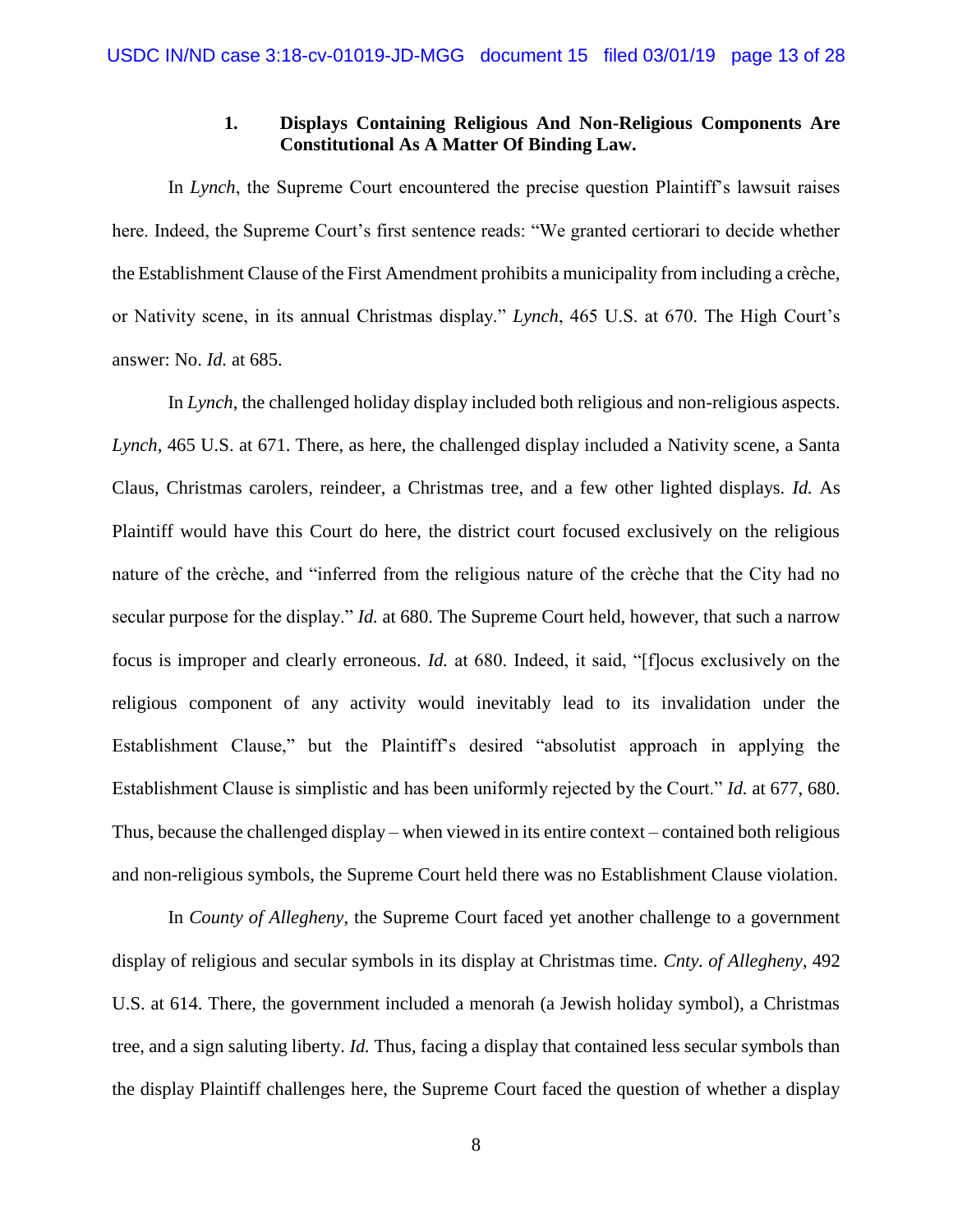containing one religious symbol (*e.g.*, a Jewish menorah) and two secular symbols (*e.g.*, Christmas tree and liberty sign) in the same overall holiday display violated the Establishment Clause. *Id.* at 616 ("the relevant question for Establishment Clause purposes is whether the combined display of the tree, the sign, and the menorah has the effect of endorsing both Christian and Jewish faiths."). Yet again, the Supreme Court answered that question with a resounding no. *Id.* at 616-17. Indeed, based on *Lynch*'s teaching that inclusion of both religious and non-religious aspects in a display withstands constitutional assault, the *County of Allegheny* Court held that the "combination of the tree and menorah communicates . . . a secular celebration of Christmas coupled with an acknowledgement of Chanukah as a contemporaneous alternative (religious) tradition." *Id.* at 617- 18.

Likewise, the Seventh Circuit, in *Mather*, faced a similar challenge to a government's display of religious and non-religious aspects of a display at Christmas time. *Mather*, 864 F.2d at 1292. There, the Village of Mundelein placed a display on the lawn of its seat of government (Village Hall), and that display included a religious symbol (*e.g.*, Nativity scene) and other nonreligious symbols (*e.g.*, Christmas tree, Santa Claus, carolers, snowman, wreaths, and lights). *Id.*  The plaintiff challenged that display, claiming that the inclusion of religious symbols in the display violated the Establishment Clause. *Id.* The Seventh Circuit resoundingly disagreed, *id.*, and held that when "the crèche is placed in the context of other seasonal symbols," it "shows[s] support for the holiday season rather than the religious aspect alone." *Id.* Indeed, "[d]etails that would be important to interior decorators do not spell the difference between constitutionality and unconstitutionality." *Id.* Rather, the question is whether the religious component – viewed in the context of the entire holiday display – is coupled with non-religious aspects. *Id.* The Village's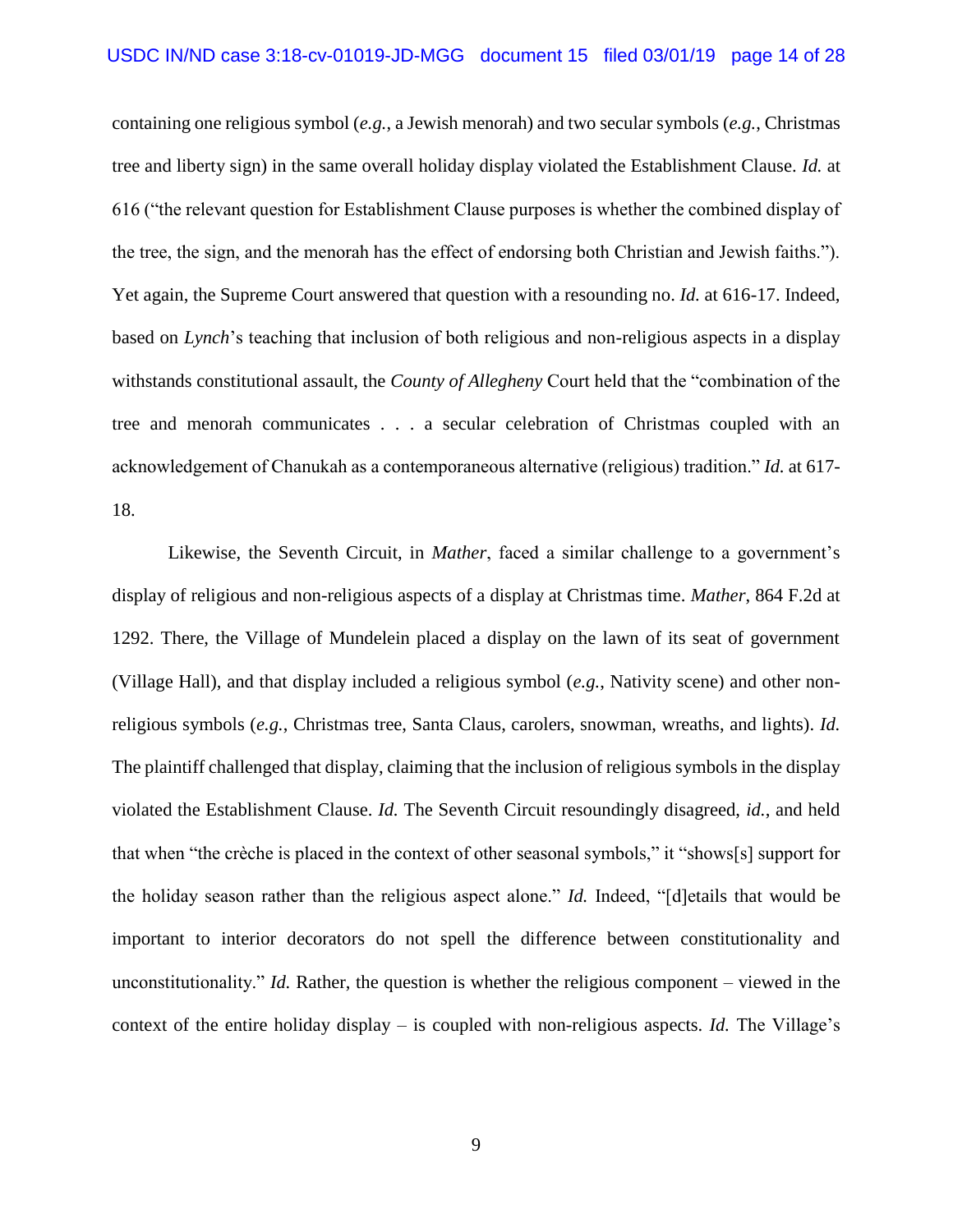display included both religious and non-religious components and was thus upheld by the Seventh Circuit. *Id.*

### **2. Displays Containing Only Religious Components Have Been Held To Violate The Establishment Clause In Some Contexts.**

The Supreme Court and Seventh Circuit have also encountered several displays in which the only component was religious. *See Cnty. of Allegheny*, 492 U.S. at 598-612; *Am. Jewish Congress v. City of Chicago*, 827 F.2d 120 (7th Cir. 1987). Contrary to the above-discussed displays, these stand-alone religious displays have not withstood constitutional attack. But, it was the religious-only nature of these displays that brought their constitutional demise.

In *County of Allegheny*, the second display challenged by the plaintiffs involved a Nativity scene/crèche that sat alone on the Grand Staircase of the County Courthouse with no other accompanying aspects. *Cnty. of Allegheny*, 492 U.S. at 598. There were no non-religious symbols coupled with that display —it stood alone. *Id.* The Supreme Court, viewing the display in its entire context as *Lynch* requires, held that the stand-alone crèche violated the Establishment Clause. *Id.*  at 603. In so holding, the Court specifically noted that "**nothing in the context of display detracts from the crèche's religious meaning**," and that "the crèche **stands alone**: it is **the single element** of the display on the Grand Staircase." *Id.* at 598 (emphasis added). It was the stand-alone nature of the crèche that created the constitutional violation. *Id.* at 602-03.

In *Jewish Congress*, the Seventh Circuit likewise faced a stand-alone Nativity display that lacked any other non-religious aspects. 827 F.2d at 121-22. The Nativity scene was placed in the center lobby of City Hall, prominently displayed on a three-foot platform, and was topped with a banner that read "On Earth Peace—Good Will Toward Men." *Id.* at 122. In other parts of City Hall, the City placed other decorations, but they were not displayed at the same location or next to the crèche. *Id.* The Seventh Circuit compared the display to that in *Lynch*, and held that Chicago's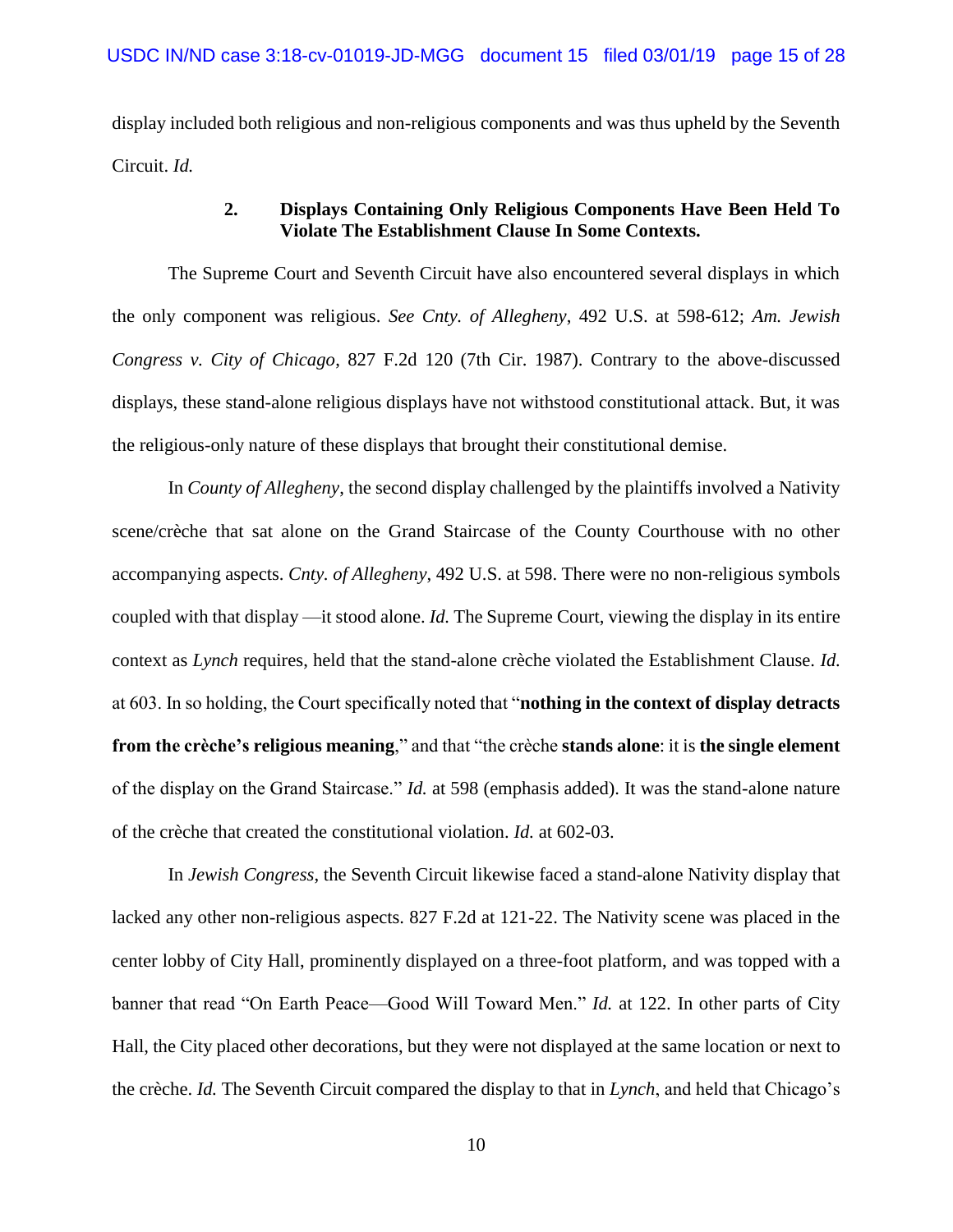lack of other, non-religious components to the Nativity scene display made it unconstitutional. *Id.*  at 125 ("The Court in *Lynch* found it highly significant that the crèche in that case was only one element in a larger display that consisted in large part of secularized symbols and decorations. **This case is different**." (emphasis added)). Indeed, the court noted that the Nativity display was "self-contained, rather than one aspect of a larger display." *Id.* Thus, "unlike *Lynch*, the secularized decorations in the vicinity of the nativity scene were not clearly part of the same display." *Id.* at 125-26. Because it was by itself without any non-religious symbols, the Seventh Circuit held that it violated the Establishment Clause. *Id.*

#### **3. The Constitutionality Of The Challenged Display Is A Matter Of Law Properly Resolvable By This Court On A Motion To Dismiss.**

While Plaintiff may predictably proffer that the resolution of these issues is inappropriate at the motion to dismiss stage, Seventh Circuit precedent dictates that these issues are not those of fact – but law. *See Jewish Congress*, 827 F.2d at 123; *Mather*, 864 F.2d at 1292. Indeed,

whether the nativity scene should be viewed as self-contained or as part of a larger holiday display; whether the crèche depicts a historical event or is a religious symbol, whether the crèche has symbolic meaning; and whether the crèche communicates a message of government endorsement . . . **involve conclusions of law rather than facts**.

*Jewish Congress*, 827 F.2d at 123 (emphasis added); *Mather*, 864 F.2d at 1292 (holding that the court's determination of issues surrounding the constitutionality of a display, and whether it is similar enough such that it must be upheld under *Lynch*, are "**question[s] of law**, so we owe no deference to the district court's resolution" (emphasis added)).

Thus, because the seminal questions concerning the constitutionality of the County's display are those of law and can be resolved by looking solely to the facts alleged in Plaintiff's Complaint, this Court may properly resolve these issues on a motion to dismiss. *See, e.g.*, *EEOC v. Bay Shipbuilding Corp.*, 668 F.2d 304, 309 (7th Cir. 1981) (court may resolve controversy on a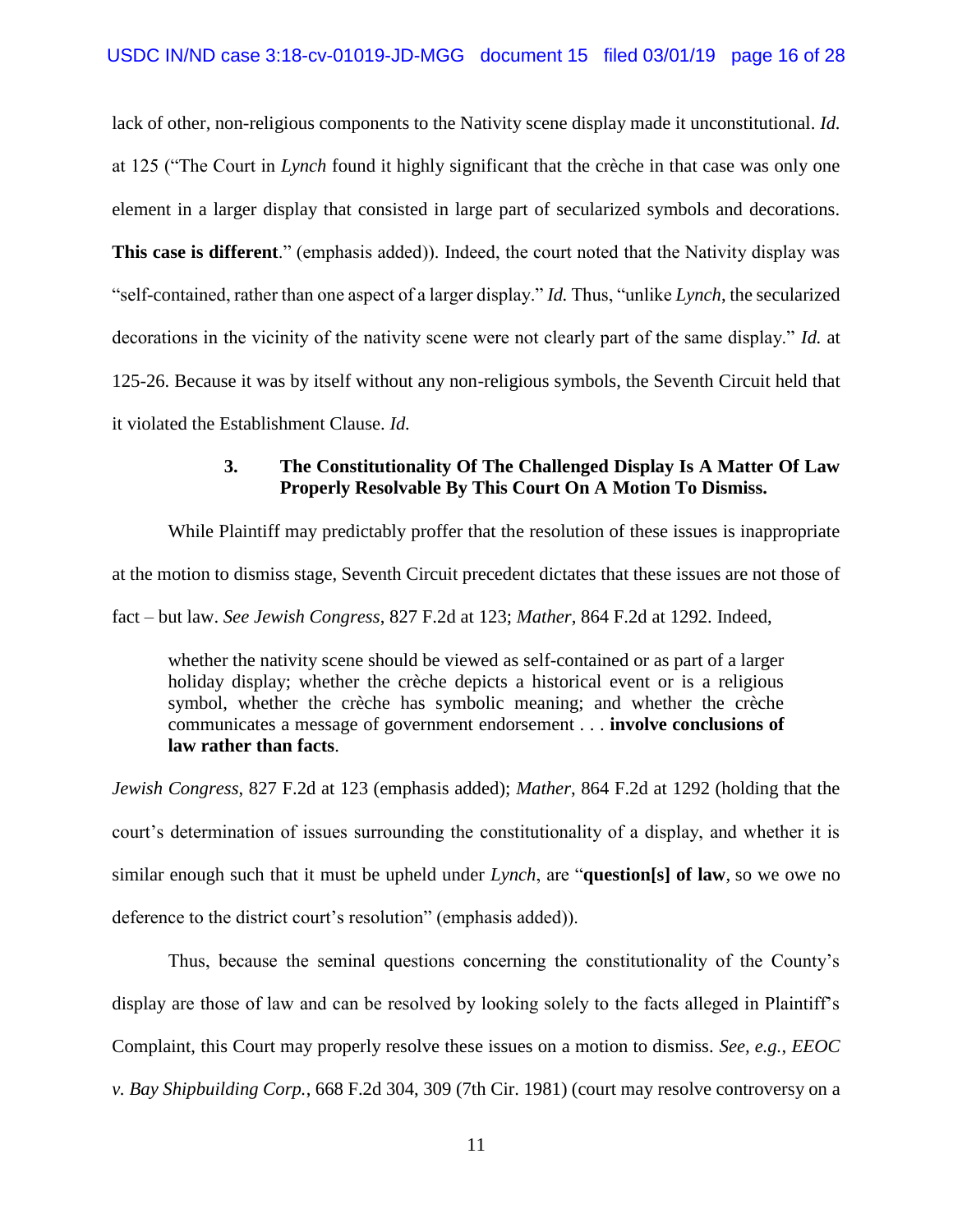motion to dismiss where, as here, the "supporting briefs evidenced only questions of law"); *Bane v. Ferguson*, 890 F.2d 11, 13 (7th Cir. 1989) (district court may resolve questions of law on a motion to dismiss for failure to state a claim). As such, this Court need not unlock the doors to discovery for Plaintiff in a matter that involves solely questions of law under binding Seventh Circuit precedent.

## **4. The County's Display, Viewed In Its Entire Context, Contains Both Religious And Non-Religious Components And Therefore Does Not Violate The Establishment Clause.**

Accepting all of the allegations of Plaintiff's Complaint as true, as this Court must, Plaintiff still fails to state a claim under the Establishment Clause. As Plaintiff's Complaint makes indisputable, the County's display outside the County Courthouse contains both religious and nonreligious components. (Compl. ¶¶11-12) (alleging that the County displays a Nativity scene on the Courthouse lawn); (*id.* ¶¶14-15) (alleging that the County's holiday display outside the County Courthouse includes a Santa House and figurines of Santa Claus, snowman, reindeer with lights, and a candlestick); (*See also* Dkt. 1-3, Ex. 3) (showing that the Nativity scene located in close proximity on the same lawn as the figurines of the Santa Claus, the snowman, the reindeer with lights, and the candlestick and that all such displays are all virtually identical types of displays, are all approximately equal in size, and are all displayed together and next to each other on the same lawn outside the Courthouse as a combined display).

#### **a. The County's Holiday Display Is Virtually Identical To Those Upheld By The Supreme Court And Seventh Circuit.**

The County's display here contains even more secular symbols than the display the Supreme Court found constitutional in *County of Allegheny*. There, the plaintiff challenged a display containing **one** religious symbol (a menorah) and **two** secular symbols (Christmas tree and liberty sign). 492 U.S. at 598. Here, the County's display contains **one** religious symbol (a Nativity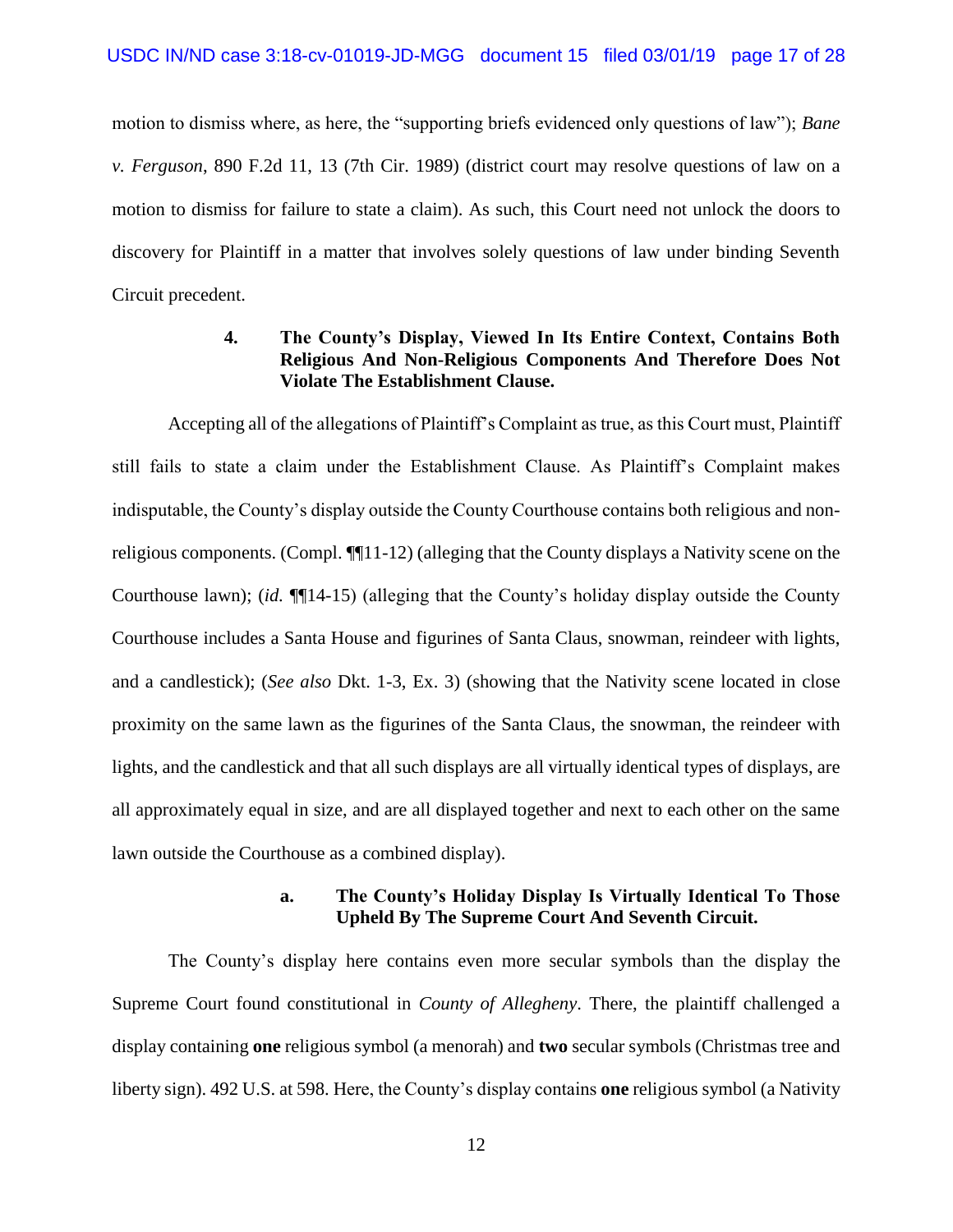scene) and **five** secular symbols (Santa House, Santa Claus, snowman, reindeer with lights, and a candlestick). (Compl. ¶¶11, 14-15 and Exs. 2, 3). If the Supreme Court found no Establishment Clause violation in a display with a smaller ratio of religious-to-secular components in *Allegheny*, then the County's display, too, must pass constitutional muster as a matter of law.

Likewise, similar to the Nativity scene upheld in *Lynch* and *Mather*, the County's challenged display here includes identical secular symbols with its Nativity scene. In *Lynch*, the challenged display included *inter alia* a Nativity scene, Santa Claus, Santa House, reindeer, and lighted candy canes. 465 U.S. at 671. In *Mather*, the challenged display included *inter alia* a Nativity scene, Santa Claus, snowman, and lights. 864 F.2d at 1292. Both displays were upheld by the Supreme Court and Seventh Circuit, respectively. *Lynch*, 465 U.S. at 683; *Mather*, 865 F.2d at 1293. Here, the County's challenged holiday display includes even more, including a Nativity scene, Santa Claus, Santa House, snowman, candlestick, reindeer, and lights. (Compl. ¶¶11, 14-15 and Ex. 3). It therefore also passes constitutional muster as a matter of binding law.

#### **b. The Context Of The Entire Display Eliminates Establishment Clause Concerns.**

As discussed *supra* Section I.A, this Court is required to view the challenged display as a whole and take its various components in the context of the whole display. *Mather*, 864 F.2d at 1292 ("the context of the ensemble, and more important the context of the secular holiday the government observes—is the controlling question"). Taking the County's display in context, including the entire ensemble of characters in the display at a time when the federal government recognizes Christmas as a federal holiday, eviscerates any notion that the challenged display is a violation of the Establishment Clause.

The Seventh Circuit's discussion in *Doe v. Village of Crestwood*, 917 F.2d 1476 (7th Cir. 1990) is particularly instructive on the issue of context. There, the Seventh Circuit recognized the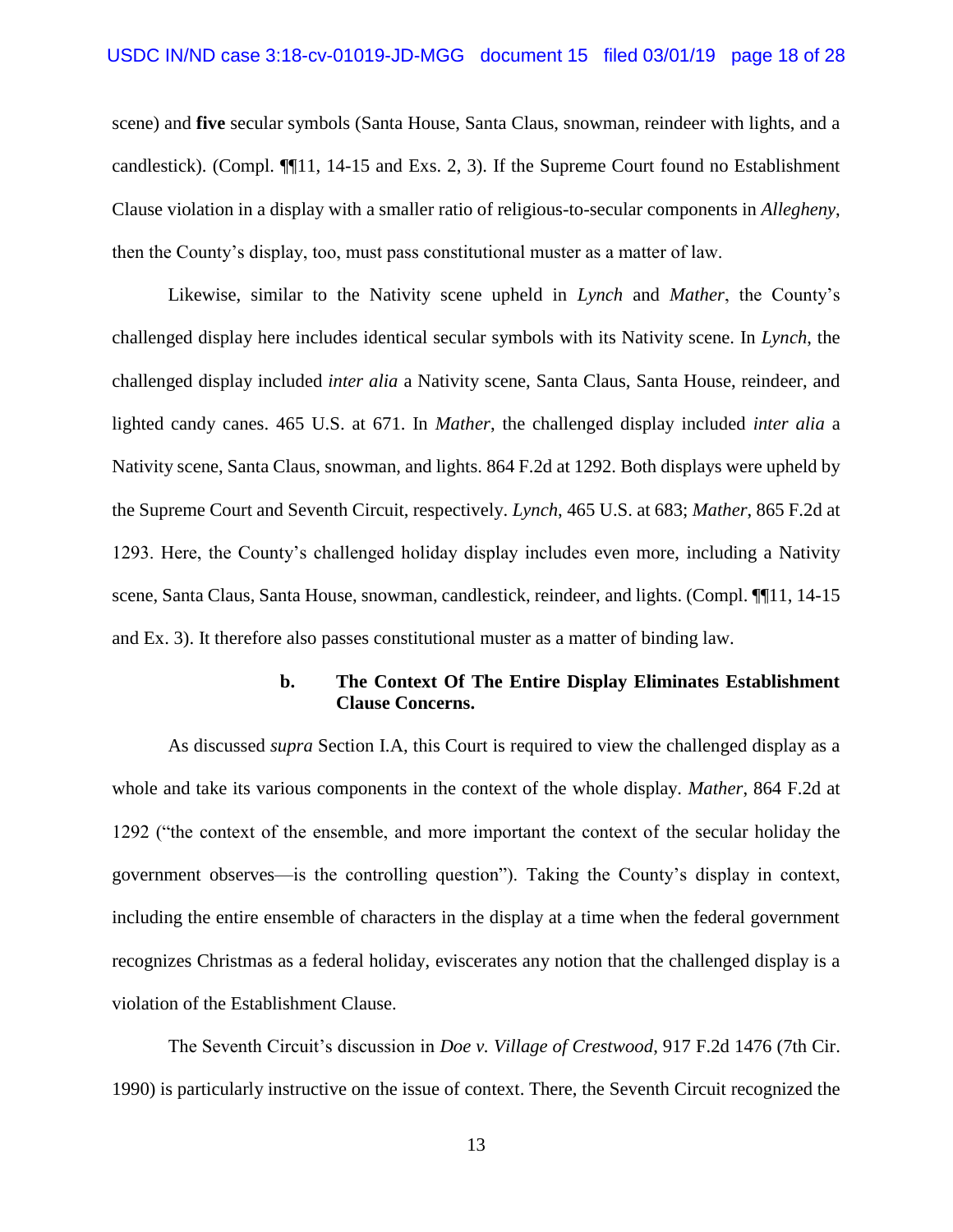binding precedent from the Supreme Court to mandate the conclusion "that government may display a religious symbol (a menorah in *Allegheny County*, a crèche in *Lynch*) without endorsing religion when the context demonstrates that the government is not taking a stance." 917 F.2d at 1478. In discussing the Nativity scene precedents, the Seventh Circuit recognized that in these cases:

**[t]wo contexts mattered: first the season**, for in each case the government was displaying the symbols appropriate to the time of the year; **second, the immediately surrounding symbols**, for in each case the government was displaying an assortment of symbols appropriate to all aspects of the holidays.

Id. (emphasis added).

Indeed, "Christmas and Hanukkah are secular as well as religious holidays; **to use appropriate symbols to all aspects of the display is not to endorse a particular religion**. If Christmas may be a secular holiday, **the state may recognize whose birthday is being celebrated**." *Id.* (emphasis added).

Here, there is no question that under the allegations of Plaintiff's own Complaint, the context of both the season and the surrounding symbols matter. *Vill. of Crestwood*, 917 F.2d at 1478. First, Plaintiff's Complaint plainly alleges that the challenged display is only placed on the Courthouse lawn by the County during the "holiday season" "[e]ach December," (Compl. ¶¶1, 11), which binding precedent recognizes as the "appropriate time of the year" for the symbols included in the challenged display. *Vill. of Crestwood*, 917 F.2d at 1478. Second, Plaintiff's Complaint plainly alleges that the challenged display includes the religious element of a Nativity Scene, as well as surrounding secular symbols of a Santa House, Santa Claus, snowman, reindeer with lights, and a candlestick. (Compl.  $\P$ 11, 14-15 and Ex. 3). Those, as the Seventh Circuit said, represent a constitutional "assortment of symbols appropriate to all aspects of the holidays." *Vill. of Crestwood*, 917 F.2d 1478. Thus, when viewed in the appropriate context of the season and the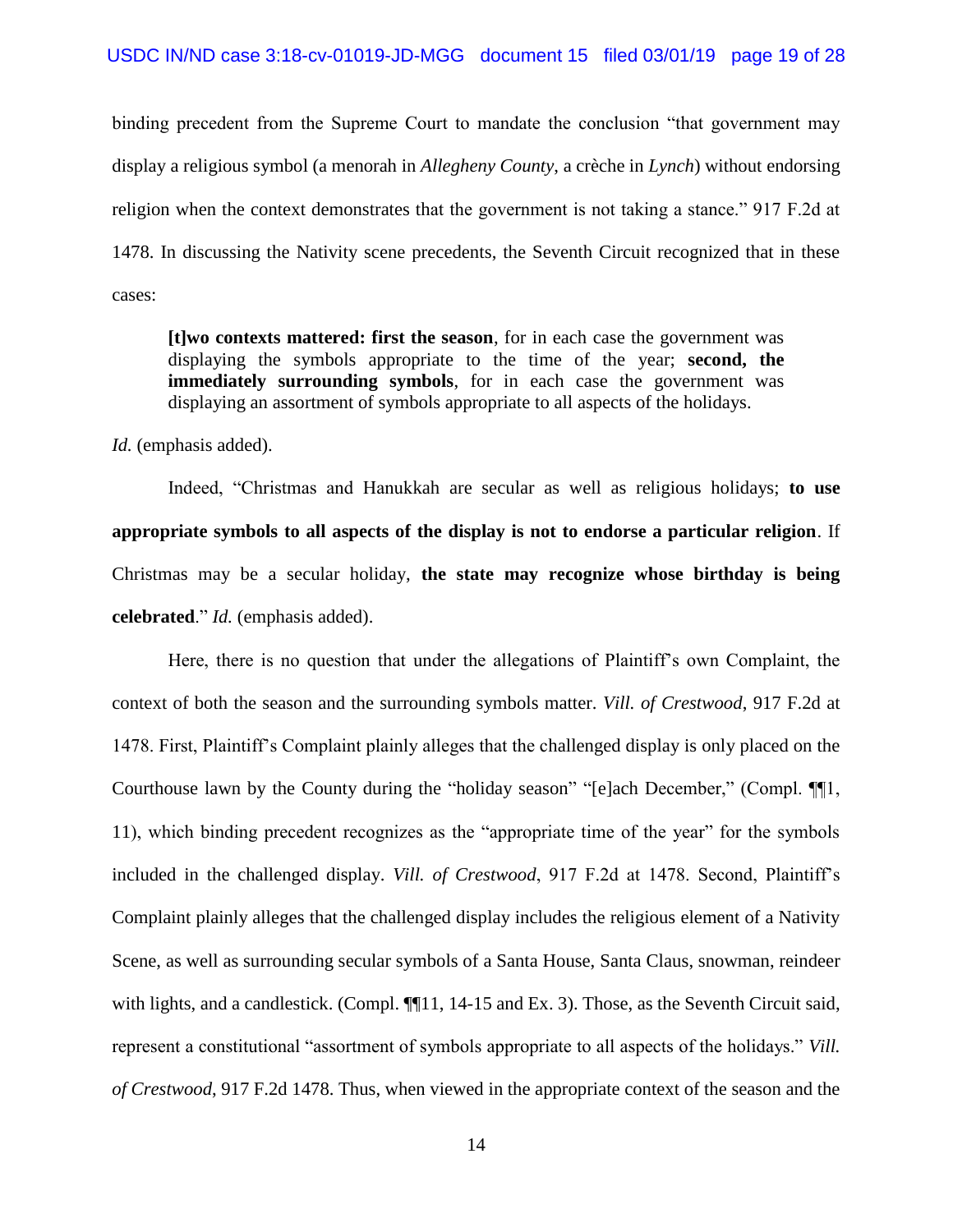surrounding symbols, Plaintiff's Complaint plainly fails to state a claim for violation of the Establishment Clause as a matter of binding and settled law. The Complaint should be dismissed.

## **II. PLAINTIFF CANNOT STATE A CLAIM UNDER ANY OTHER FORMULATION OF THE SUPREME COURT'S ESTABLISHMENT CLAUSE JURISPRUDENCE.**

Despite the abundant precedent acknowledging the constitutionality of a government display containing both religious and non-religious aspects at the Christmas-holiday season, Plaintiff's Complaint seems to focus on the oft-cited *Lemon* Test, derived from the Supreme Court's analysis in *Lemon v. Kurtzman*, 403 U.S. 602 (1971). (*See* Compl. ¶13 (reciting the elements of *Lemon* and claiming the display violates each prong)).

Importantly, Plaintiff's allegations here represent nothing more than "a formulaic recitation of the elements of a cause of action," *Bell Atl. Corp. v. Twombly*, 550 U.S. 544, 555 (2000), and "legal conclusions and conclusory allegations [that] are not entitled to the presumption of truth." *McCauley v. City of Chicago*, 671 F.3d 611, 616 (7th Cir. 2011).

Second, the *Lemon* Test is on life-support at best, and only questionably viable even in the Supreme Court's general Establishment Clause jurisprudence.<sup>1</sup>

 $\overline{a}$ 

<sup>1</sup> The fate and continued validity of the *Lemon* Test has been questioned many times. *See, e.g.*, *Van Orden v. Perry*, 545 U.S. 677, 686 (2005) (questioning the "fate of the *Lemon* test in the larger scheme of Establishment Clause jurisprudence" and refusing to apply it to a government's passive display containing religious symbols); *Lamb's Chapel v. Ctr. Moriches Union Free Sch. Dist.*, 508 U.S. 384, 398 (1993) (Scalia, J., concurring) ("As to the Court's invocation of the *Lemon*  test: Like some ghoul in a late-night horror movie that repeatedly sits up in its grave and shuffles abroad, after being repeatedly killed and buried, *Lemon* stalks our Establishment Clause jurisprudence once again, frightening the little children and school attorneys of Center Moriches Union Free School District."); *id.* (refusing to accept the continuing validity of the *Lemon* test). *See also Utah Hwy. Patrol Ass'n v. Am. Atheists, Inc.*, 565 U.S. 994 (2011) (Thomas, J., dissenting from denial of certiorari) (noting that the Supreme Court's "jurisprudence provides no principled basis by which a lower court could discern whether *Lemon*/endorsement, or some other test, should apply in Establishment Clause cases," and arguing for a reformulation of the entire analysis).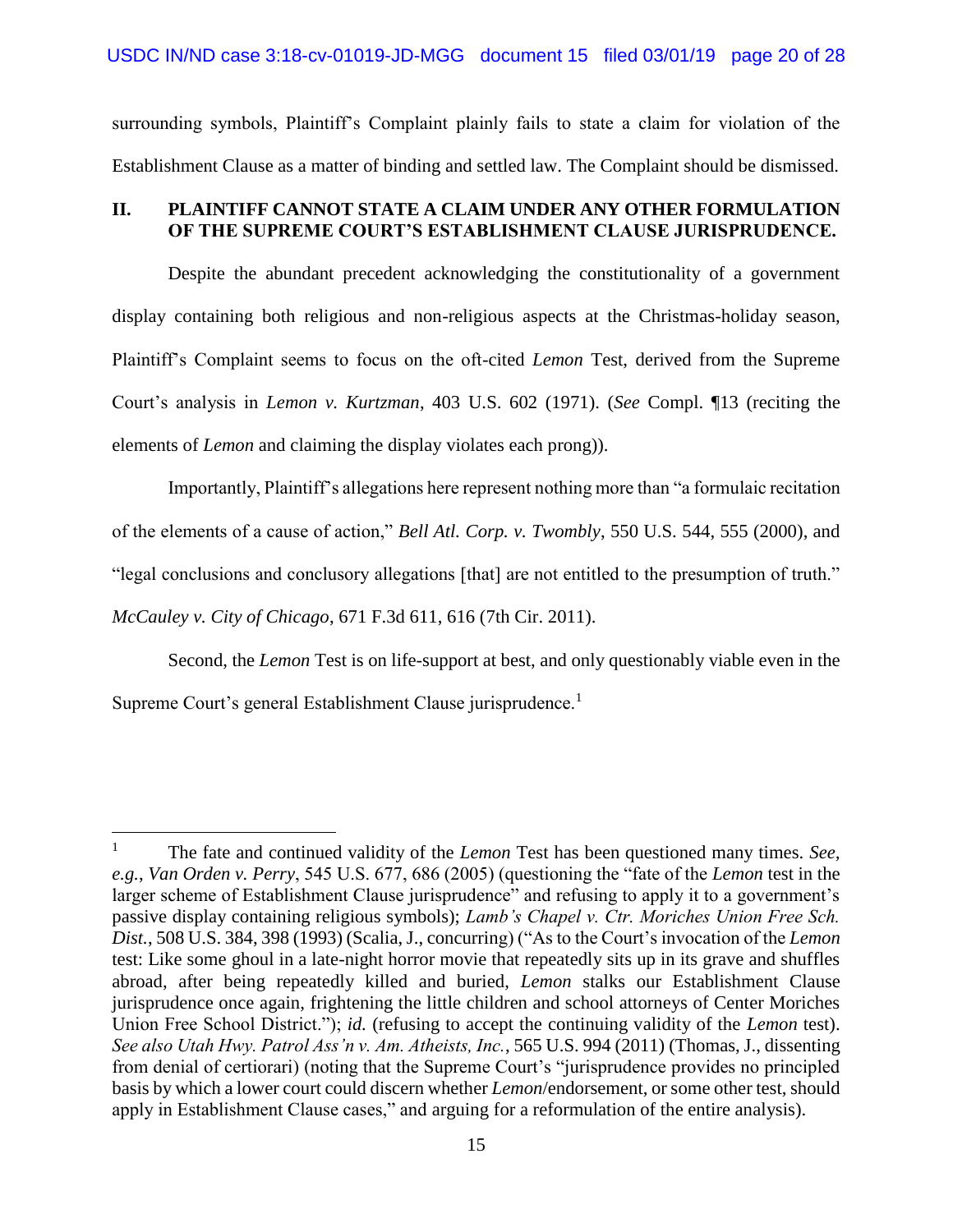#### USDC IN/ND case 3:18-cv-01019-JD-MGG document 15 filed 03/01/19 page 21 of 28

Third, in the specific context of "passive" displays such as the one at issue in this case, the Supreme Court has expressly rejected the *Lemon* Test as "**not useful**." *Van Orden v. Perry*, 545 U.S. 677, 687 (2005).

Fourth, even if the *Lemon* Test were viable and applicable to passive government displays, Plaintiff's Complaint still fails to state a claim under its three prongs. The so-called *Lemon* Test requires satisfaction of three elements: "First, the state must have a secular legislative purpose; second, its principal or primary effect must be one that neither advances nor inhibits religion; finally, the statute must not foster excessive government entanglement with religion." *Lemon*, 403 U.S. at 612-13. The County's challenged display satisfies each of these prongs.

#### **A. The County Has A Secular Purpose In Erecting The Challenged Display.**

The *Lynch* Court found that including a religious component to the government display obviously had a secular purpose – several, in fact. *Lynch v. Donnelly*, 465 U.S. 668, 680-81 (1984). The Court held that "tak[ing] note of a significant historical religious event long celebrated in the Western World," and "depict [ing] the historical origins of this traditional event long recognized as a National Holiday" are secular purposes. *Id.* at 680. Indeed, the Court succinctly rejected any notion that inclusion of the crèche must, of necessity, lack a secular purpose:

The narrow question is whether there is a secular purpose for Pawtucket's display of the crèche. The display is sponsored by the City to celebrate the Holiday and to depict the origins of that Holiday. **These are legitimate secular purposes**.

*Id.* at 681 (emphasis added). In fact, the Supreme Court held that the district court's failure to recognize this truth was "clearly erroneous." *Id.* 

Numerous other cases binding on this Court acknowledge the secular purpose of including religious aspects in a larger display to recognize their historical importance. *See, e.g.*, *Van Orden v. Perry*, 545 U.S. 677, 691 n.11 (2005) (recognizing the historical role of the Ten Commandments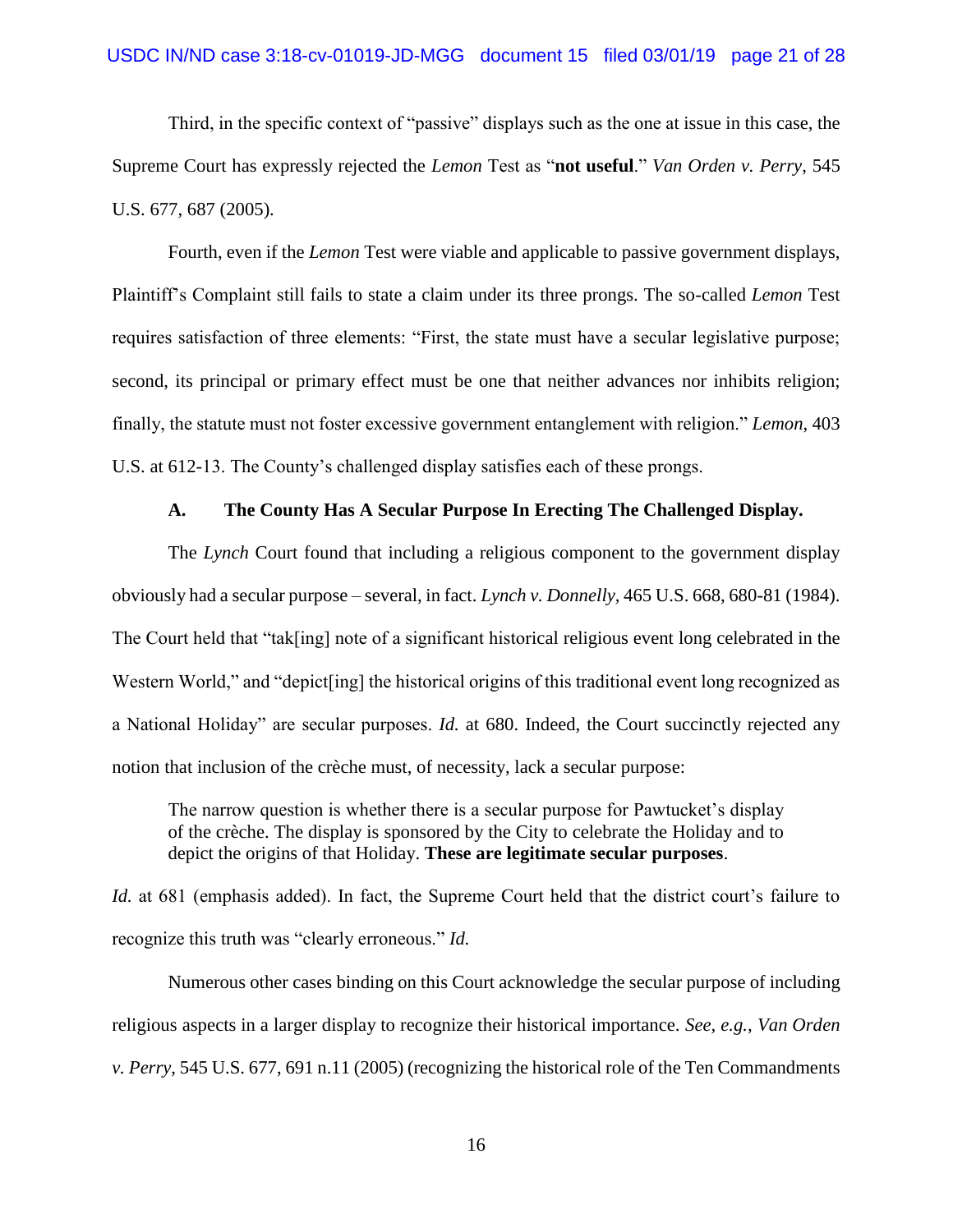as part of broader government display did not lack a secular purpose); *Am. Jewish Congress v. City of Chicago*, 827 F.2d 120, 127 (7th Cir. 1987) (taking "official note of Christmas by permitting the nativity scene to be displayed in City Hall is **not an illegitimate purpose** under *Lemon*" (emphasis added)); *id.* ("Christmas is clearly a public holiday, as well as a day of religious significance to Christians, and the Establishment Clause does not preclude the City of Chicago from acting with the intent to take 'official note' of the day."); *id.* ("recognition and accommodation of religious sentiments is not the same as intending to promote a particular point of view in religious matters"); *Freedom from Religion Found., Inc. v. Concord Cmty. Schs.*, 885 F.3d 1038, 1049-50 (7th Cir. 2018) (inclusion of live nativity scene in school play did not have illegitimate secular purpose when it provided cultural education and pedagogical opportunities for school's art students); *Books v. Elkhart Cnty.*, 401 F.3d 857 (7th Cir. 2005) (inclusion of Ten Commandments display as part of larger educational display recognizing the historical significance of the religious text satisfied a secular purpose).

While Plaintiff's Complaint baldly alleges that the County lacks a secular purpose, that allegation is a conclusion of law that this Court need not accept as true. Indeed, the question of purpose is a question of law appropriate for this Court to address on its own. *See, e.g.*, *McCreary Cnty. v. ACLU of Ky.*, 545 U.S. 844, (2005) (recognizing the examination of purpose is a question of law that "makes up the daily fare of every appellate court in the country"); *Am. Jewish Congress*, 827 F.2d at 123 (purpose is a question law). Thus, this Court is permitted – even compelled – to determine the purpose behind the County's inclusion of the historical aspects of the religious element of the display at Christmas time. And, under *Lynch*, recognition of both the religious and secular aspects of the federally-recognized Christmas holiday is a legitimate secular purpose as a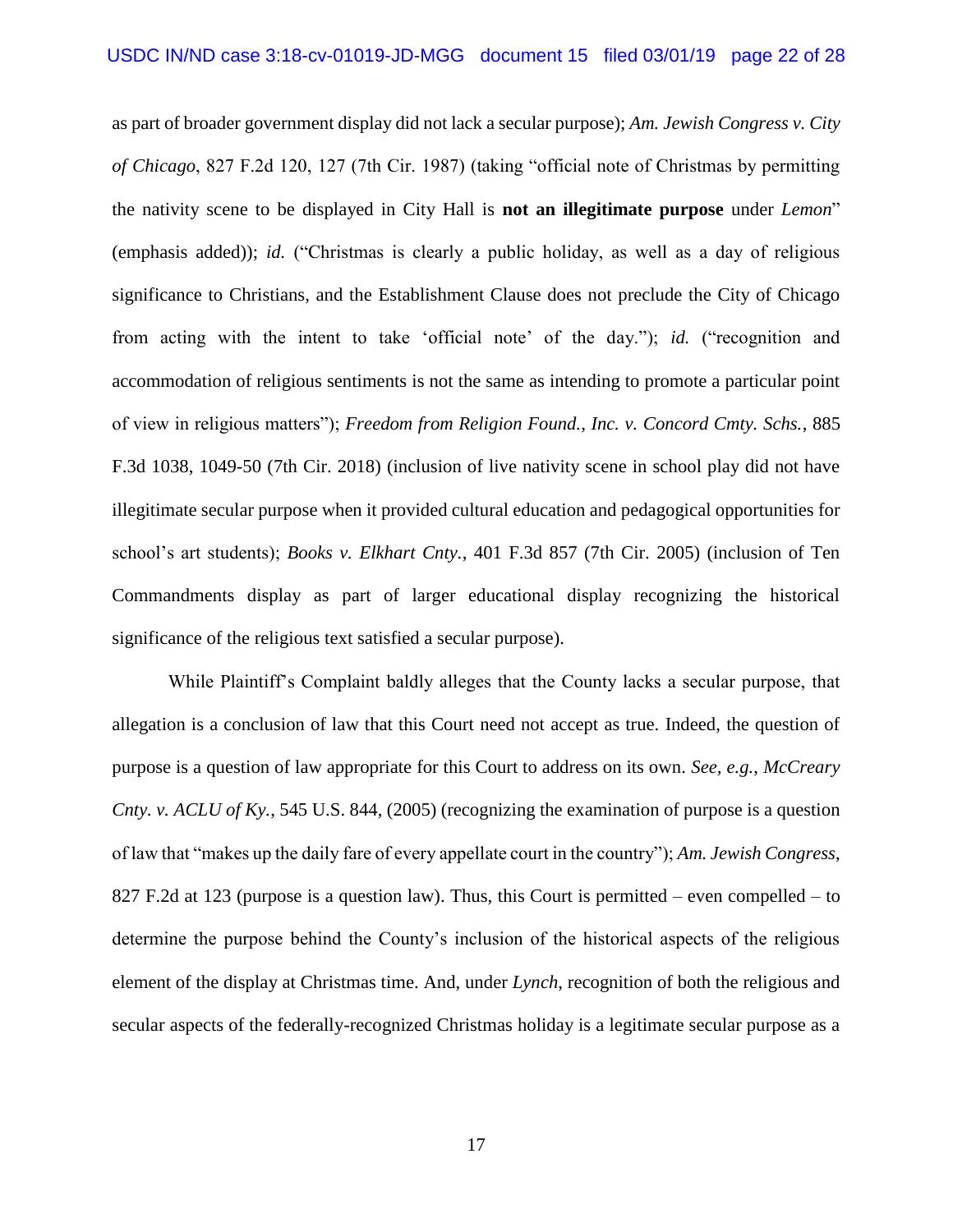matter of law. *Lynch*, 465 U.S. at 681. Plaintiff's Complaint therefore fails to state a claim under the Establishment Clause.

# **B. The County's Challenged Display Does Not Have The Primary Effect Of Advancing Or Inhibiting Religion.**

Addressing the second prong of *Lemon*, the Supreme Court held that the inclusion of a

Nativity scene as part of a larger display did not have the primary effect of advancing religion.

*Lynch*, 465 U.S. at 681. The Court unequivocally rejected the district court's holding that inclusion

of the Nativity scene had the primary effect of benefitting religion. *Id.* Indeed,

to conclude that that the primary effect of including the crèche is to advance religion in violation of the Establishment Clause would require that we view it as more beneficial to and more an endorsement of religion, for example, than expenditure of large sums of public money for textbooks supplied throughout the country to students attending church-sponsored schools, expenditure of public funds for transportation of students to church-sponsored schools, federal grants for college buildings of church-sponsored institutions of higher education combining secular and religious education, noncategorical grants to church-sponsored colleges and universities, and the tax exemptions for church properties sanctioned in.

*Id.* (internal citation omitted).

But, as the Court said: "We are unable to discern a greater aid to religion deriving from the inclusion of the crèche than these benefits and endorsements previously held not violative of the Establishment Clause." *Id.* at 682. Simply put, inclusion of a religious component in a broader government's display "merely happens to coincide or harmonize with the tenets of some religions." *Id.* (quoting *McGowan v. Maryland*, 366 U.S. 420, 442 (1961)). Thus, even assuming "that the display advances religion in a sense," "whatever benefit to one faith or religion or to all religions, is indirect, remote and incidental; **display of the crèche is no more an advancement or endorsement of religion than the Congressional and Executive recognitions of the origins of the Holiday itself**." *Id.* at 683 (emphasis added). As a result, the Court held that inclusion of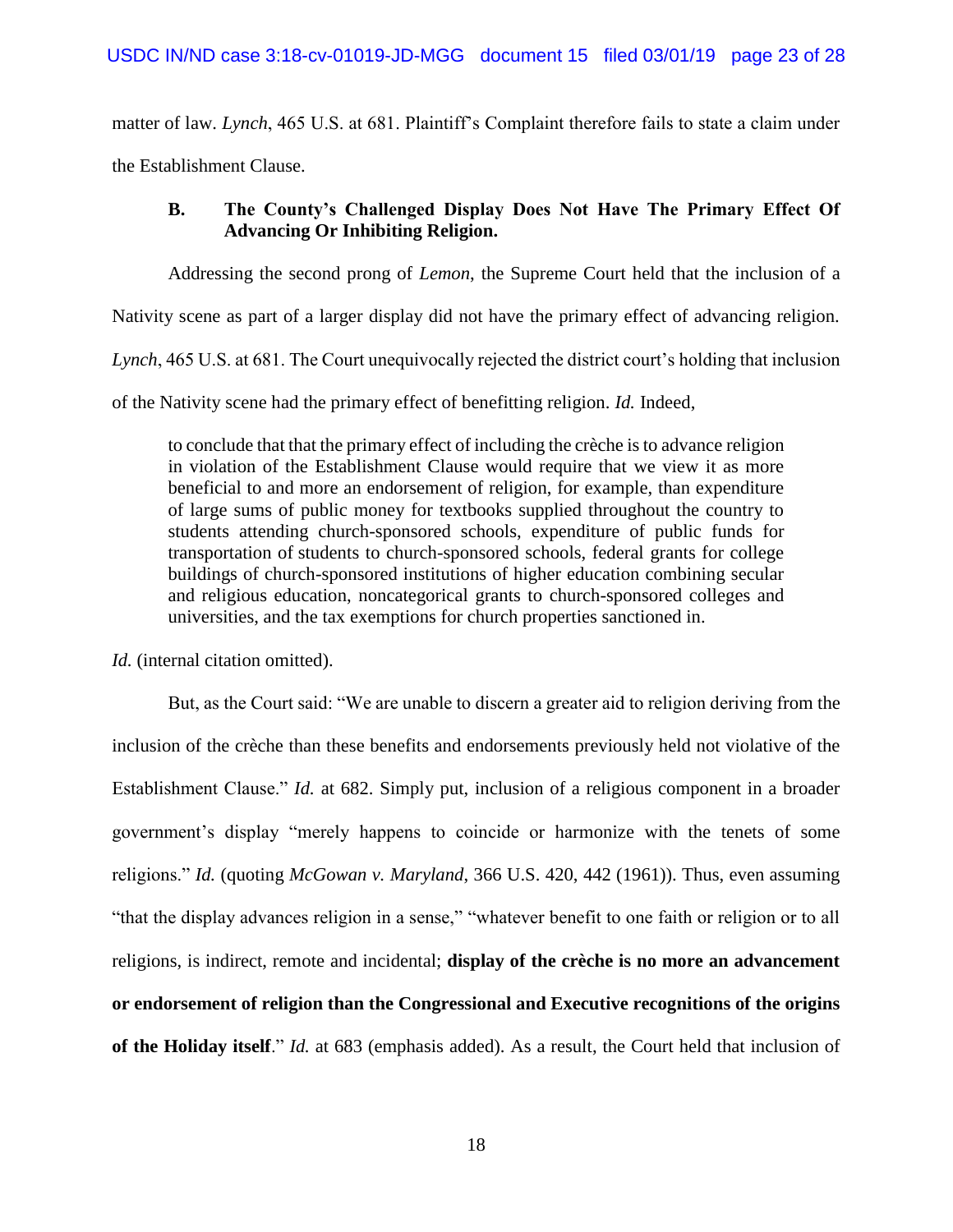the Nativity scene along with the non-religious aspects of the display did not impermissibly advance religion. *Id.*

Likewise, in *County of Allegheny*, the Supreme Court held that "the combination of the tree and the menorah communicates, not a simultaneous endorsement of both the Christian and Jewish faiths, but instead, a secular celebration of Christmas coupled with an acknowledgement of Chanukah as a contemporaneous alternative tradition." *Cnty. of Allegheny v. ACLU Greater Pitt. Chapter*, 492 U.S. 573, 617-18 (1989). Indeed, because the challenged display included a religious symbol (a menorah) and two secular symbols (Christmas tree and liberty sign), "**for purposes of the Establishment Clause, the city's overall display must be understood as conveying the city's secular recognition of different traditions for celebrating the winter-holiday season**." *Id.* at 620 (emphasis added). Thus, the inclusion of a religious component "does not have an effect of endorsing religious faith." *Id.*

Numerous other courts have likewise recognized that inclusion of a Nativity scene or religious component in a broader government display does not have the primary effect of advancing religion. *See, e.g.*, *Books v. Elkhart Cnty.*, 401 F.3d 857, 867-68 (7th Cir. 2005) (inclusion of Ten Commandments as part of overall display, which included other non-religious symbols, did not have the impermissible effect of advancing or endorsing religion); *id.* at 868 ("The Establishment Clause is not violated when government teaches about the historical role of religion," including when that occurs by placing a religious symbol in a government display); *but see Gonzalez v. North Tp. of Lake Cnty.*, 4 F.3d 1412 (7th Cir .1993) (holding that government display of a cross, **not displayed with any other non-religious symbols**, had the primary effect of advancing a religious message).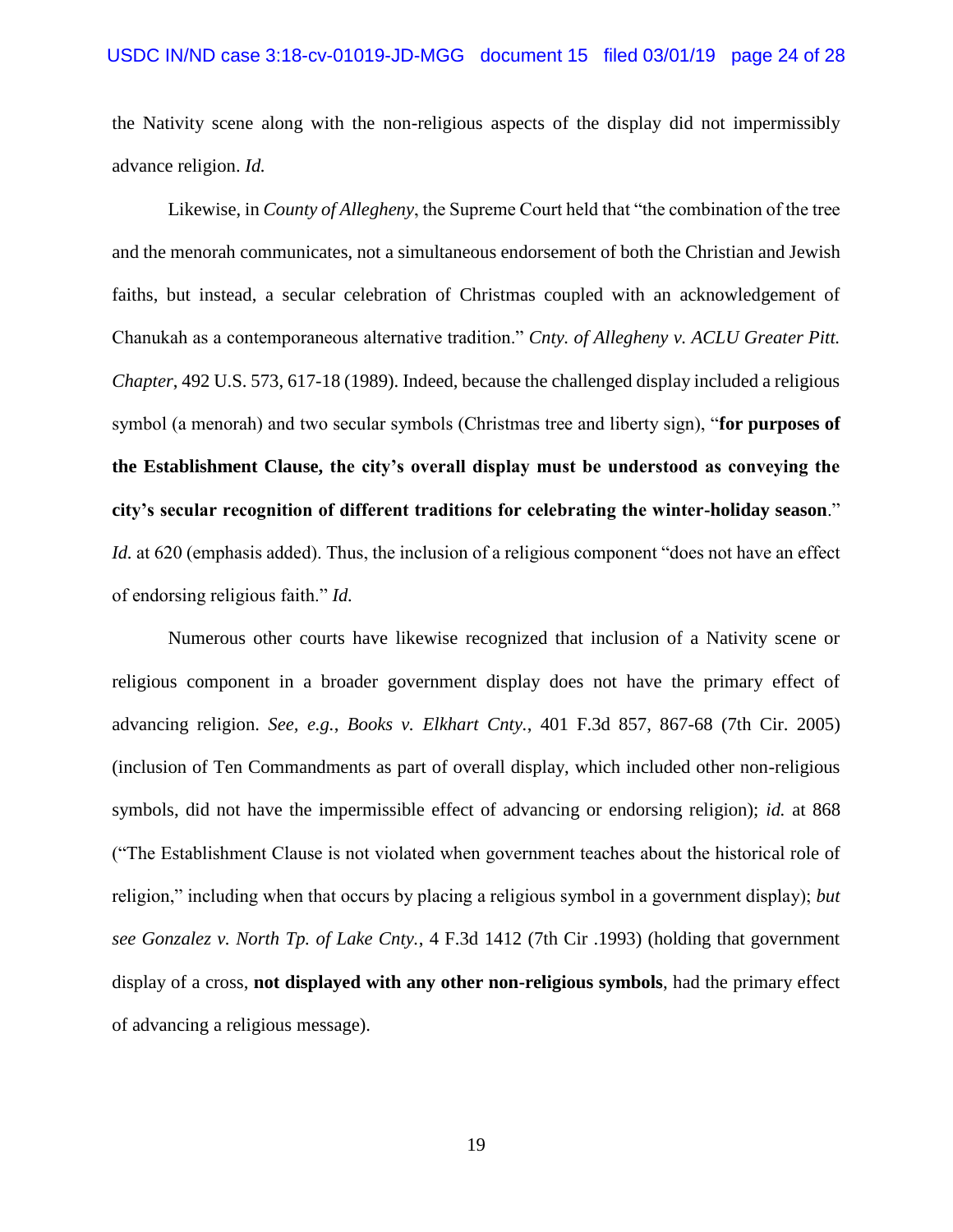Where display of a Nativity scene has been found to impermissibly advance religion, that symbol stood **alone**. *See* Section I.B.2., *supra*. That is not what we have here, as established by Plaintiff's own Complaint. That Complaint fails to state a claim.

### **C. The County's Challenged Display Does Not Result In Excessive Entanglement With Religion.**

### **1. Under The** *Agostini* **Articulation Of The** *Lemon* **Test, Entanglement Alone Is Insufficient To Establish A Violation Of The Establishment Clause.**

Like many of the questions surrounding the continued validity of the *Lemon* test as a whole, *see supra* n.1, the third prong of the *Lemon* test has been questioned. Subsequent to *Lemon*, the Supreme Court has treated the excessive entanglement question as a merely an aspect of the second prong dealing with the primary effect of the government's action. *See Agostini v. Felton*, 521 U.S. 203, 233 (1997) (holding that the entanglement prong of *Lemon* is best treated "as an aspect of the inquiry into the statute's effect"); *see also ACLU of N.J. ex rel. Lander v. Schundler*, 168 F.3d 92, 97 (3d Cir. 1999) (Alito, J.) (noting that, in *Agostini*, the Supreme Court "merge[d] the entanglement prong with the effect prong"). Now-Justice Alito, recognized in *Lander* that, post-*Agostini*, "entanglement, standing alone, will not render an action unconstitutional if the action does not have the overall effect of advancing, endorsing, or disapproving of religion." *Id.* 

# **2. Plaintiff Does Not Allege, And Therefore Concedes, That The County's Challenged Display Does Not Result In Excessive Entanglement With Religion.**

Fatally for Plaintiff, the Complaint fails to even mention excessive entanglement with religion. Thus, even taking the allegations of Plaintiff's Complaint as true, which this Court must, there is no factual allegation that even hints at excessive entanglement. Indeed, the Complaint's utter silence on the matter demonstrates that Plaintiff does not contest and has therefore conceded that the County's display does not result in excessive government entanglement with religion.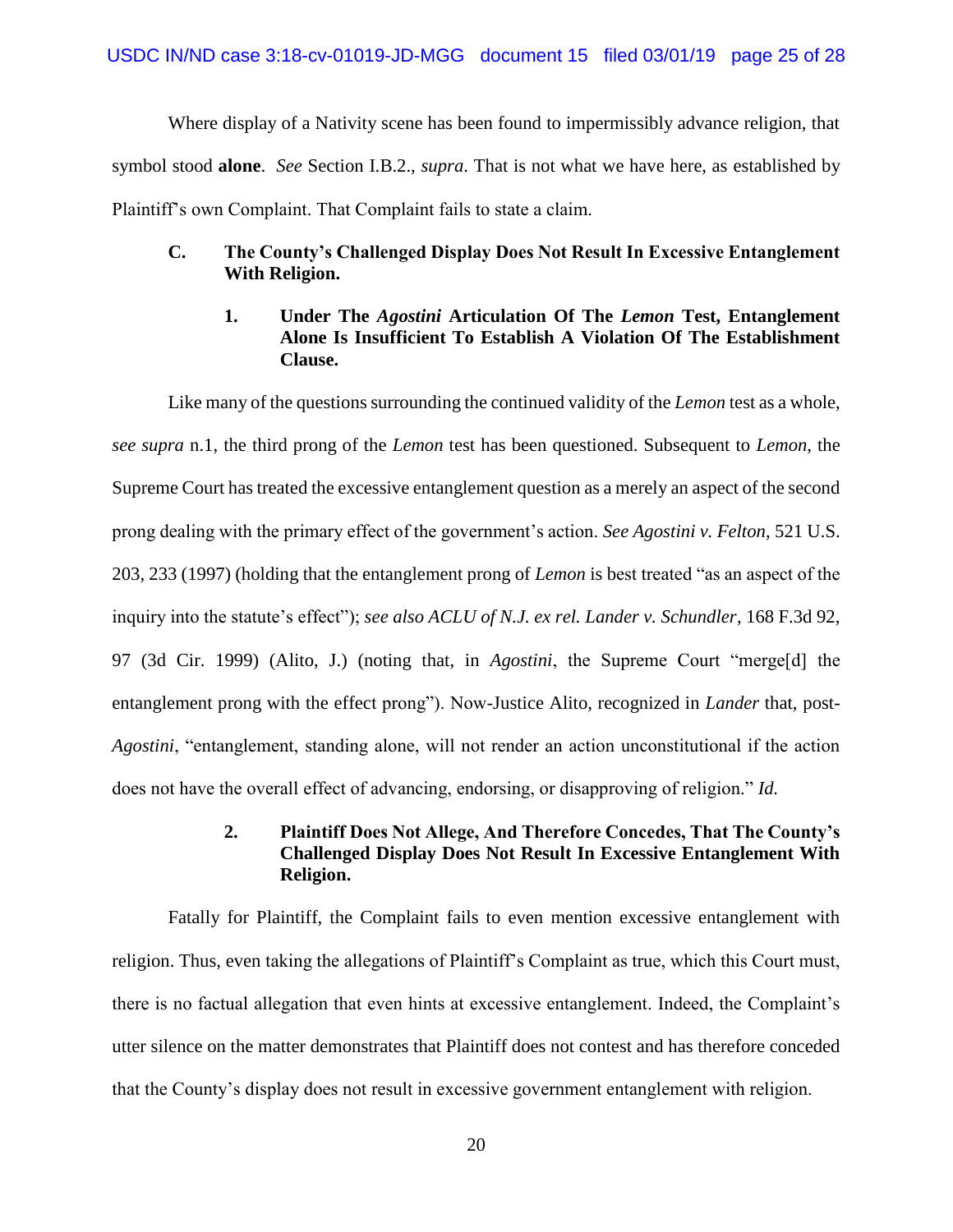# **3. The County's Inclusion Of Religious And Non-Religious Components In Its Display Does Not Constitute Excessive Entanglement With Religion.**

Even if Plaintiff had alleged excessive entanglement with religion, which he has not, the only potential allegation that could be made is that the display has resulted in political divisiveness, as a lawsuit suggests. However, "[e]ntanglement must be 'excessive' before it runs afoul of the Establishment Clause." *Agostini*, 521 U.S. at 233. Thus, any suggestion that Plaintiff's own lawsuit can serve as a demonstration of excessive entanglement fails for two reasons: (1) political divisiveness alone is insufficient to establish excessive entanglement, and (2) political divisiveness is not even a relevant consideration outside of the direct subsidy to religion context.

## **a. Political Divisiveness Alone Does Not Create Excessive Entanglement.**

While "political divisiveness" has been proffered by some creative litigants as an element of excessive entanglement, *Agostini*, 521 U.S. at 233, numerous courts have found that allegations of divisiveness alone cannot warrant a finding of excessive entanglement. *See Lynch*, 465 U.S. at 683 ("this Court has not held that political divisiveness alone can serve to invalidate otherwise permissible conduct"); *Agostini*, 521 U.S. at 234 ("Under our current understanding of the Establishment Clause," political divisiveness "[is] insufficient by [it]self to create an excessive entanglement"); *see also Lander*, 168 F.3d at 97-98 (same); *Bd. of Educ. of City of Chicago v. Sanders*, No. 90 C 3063, 1991 WL 442781, \*13 (N.D. Ill. May 15, 1991) (same).

Where "apart from this litigation there is no evidence of political friction or divisiveness over the crèche," there can be no finding of excessive entanglement. *Lynch*, 465 U.S. at 684. Here, Plaintiff plainly alleges that the County has "for at least the past eight years, and likely for much longer" placed a Christmas display outside the County Courthouse (Compl. ¶12), and it has done so without any mention of a complaint from any source. Thus, as in *Lynch*, the many years the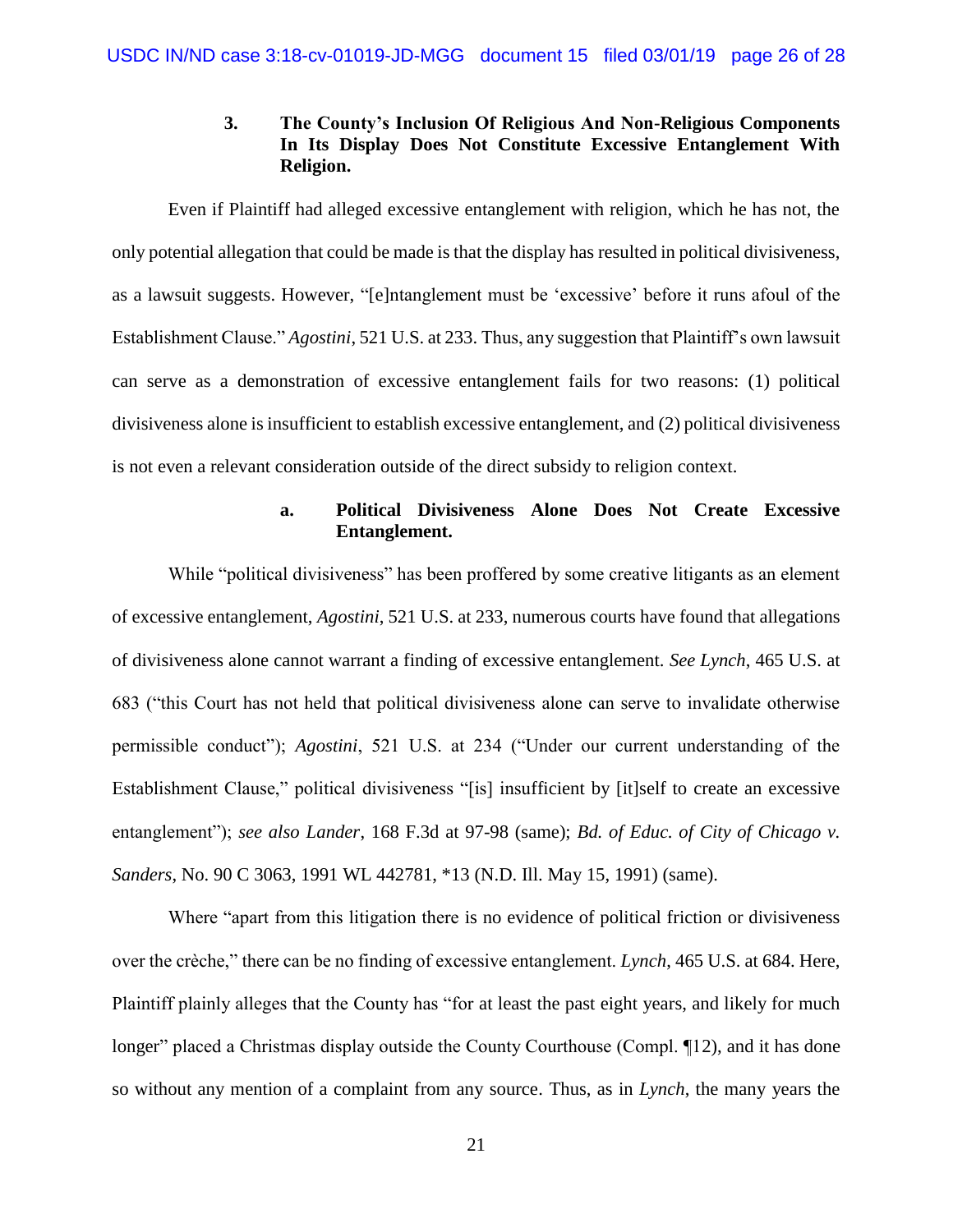display has been displayed at the County Courthouse "has been marked by no apparent dissension" and has a "calm history." *Lynch*, 465 U.S. at 684. It follows then any claim Plaintiff could potentially make regarding excessive entanglement is devoid of merit because "**[a] litigant cannot, by the very act of commencing a lawsuit, however, create the appearance of divisiveness and then exploit it as evidence of entanglement**." *Id.* (emphasis added). Plaintiff fails to sufficiently allege excessive entanglement and thus fails to state a claim as a matter of law.

#### **b. Political Divisiveness Is Irrelevant In The Context of Passive Displays.**

As in *Lynch*, "[t]his case does not involve a direct subsidy to church-sponsored schools or colleges, or other religious institutions, and hence **no inquiry into potential political divisiveness is even called for**." *Lynch*, 465 U.S. at 684 (emphasis added); *Mueller v. Allen*, 463 U.S. 388, 403 n. 11 (1983) (divisiveness inquiry "confined to cases where direct financial subsidies are paid"); *Southside Fair Housing Comm. v. City of New York*, 928 F.2d 1336, 1351 (2d Cir. 1991) ("since this case, like *Lynch*, does not involve a 'direct subsidy' to religious organizations, no inquiry into potential political divisiveness is even called for"); *Bd. of Educ. of City of Chicago v. Sanders*, 1991 WL 442781, at \*13 (political divisiveness element "is relevant only when there has been a direct subsidy to a religious institution"). Here, Plaintiff has not alleged that there has been any direct subsidies in this matter to any religious institution, nor could he do so. As such, Plaintiff cannot even allege political divisiveness to establish excessive entanglement with religion. His Complaint therefore fails to state a claim upon which relief can be granted, and it should be dismissed with prejudice.

#### **CONCLUSION**

Because the County's challenged display includes both religious and non-religious symbols to recognize various aspects of a federal holiday, under *Lynch*, *County of Allegheny*,